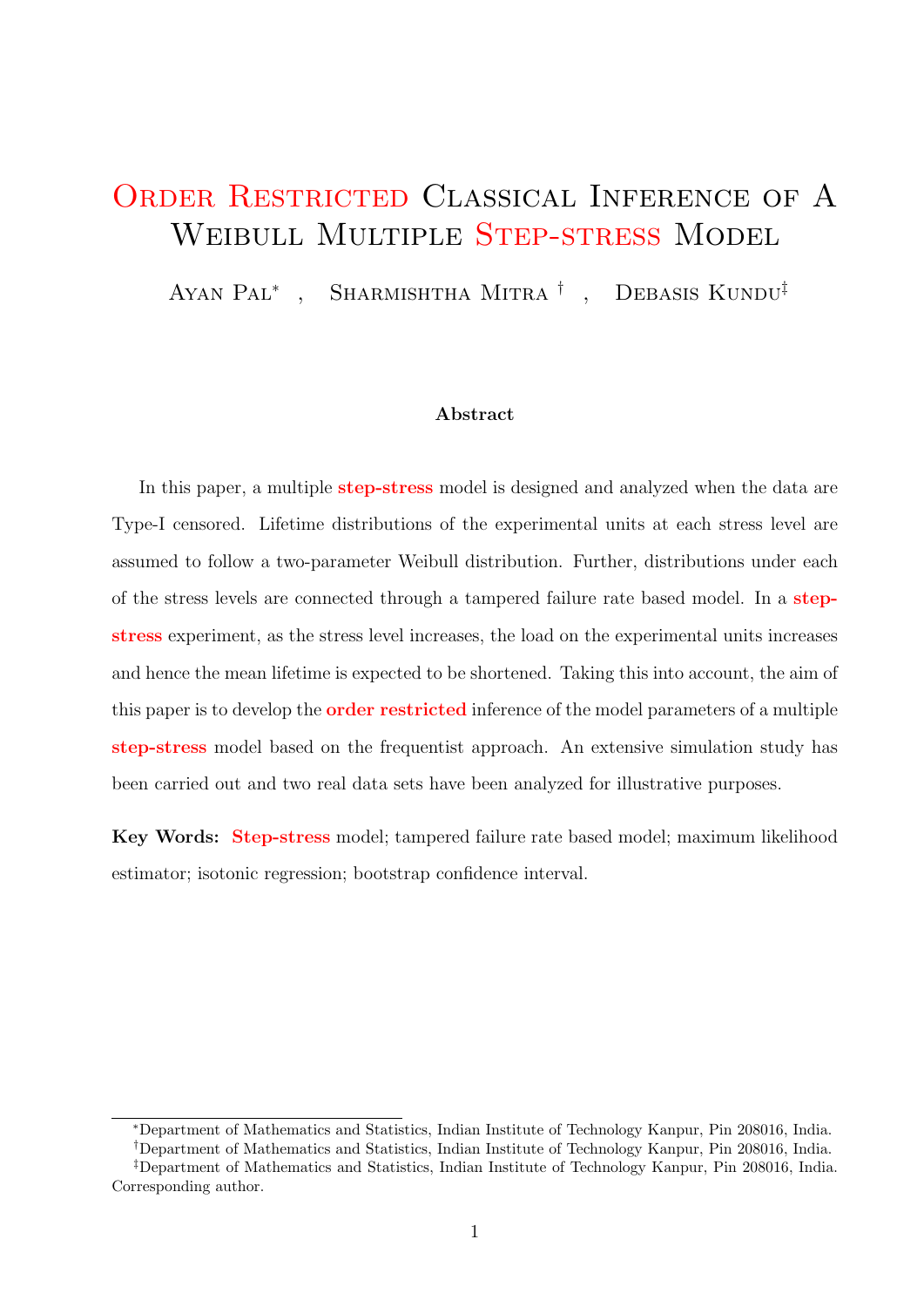## 1 INTRODUCTION

In a life-testing experiment, experimenters often come across units with high reliability. Owing to huge advancement in science and technology, this problem is very common nowadays in industries like automobile, aerospace, medical and so on. Thus, within a given time constraint and fixed cost, it is very difficult to obtain sufficient number of failure time data. Accelerated life testing(ALT) experiment is a very useful approach in reliability analysis to overcome this problem. Under an ALT experiment, the units are exposed to an external stress factor, for example high temperature, voltage, pressure in electrical appliances or toxicological effects in a medical drug study etc., in order to obtain early failures within a stipulated time period.

Real life applications of ALT is inevitable in today's world of consumerism, where the consumers are aware of their rights and insist on quality assurance, especially for the highpriced durable products. One such application is the prediction of warranty cost, since in the competitive business environment, warranty is an important sales feature, especially for consumer products. Attractive warranty packages are offered by manufacturers to customers with the hope of increased market share and high revenues. Often in such pursuits, manufacturers suffer drastic warranty burdens. For example, the automotive industry need to pay some \$15 billion annually in the United States only for warranty repairs (Yang. [31]). Again, in some products, attainment of a prespecified design is a mandatory requirement. Thus, an early and accurate prediction of warranty cost turns out to be a natural choice. Such prediction can be carried out using the ALT conducted in the different phases of life cycle (Yang. [30]). In fact, ALT can be traced back to the inception of statistical quality control methods, which became popular as an effective tool of reducing cost and time of experiments without compromising on the quality of statistical inference drawn from the data. For some real life applications, see Willihnganz [29], Tian [27], Choi et al. [8] and see the references cited therein.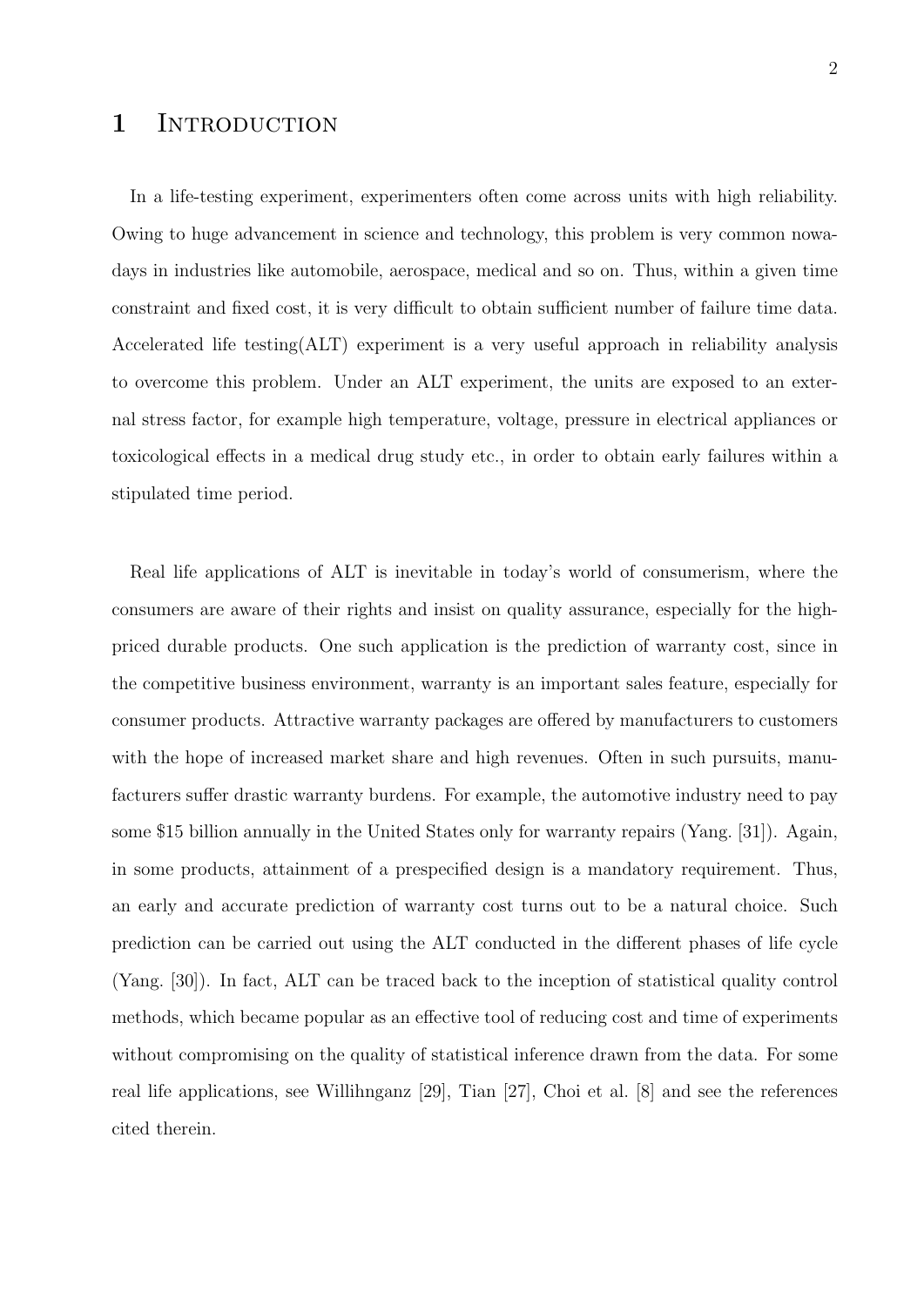To carry out the ALT, test units are divided into several groups, each being put to an elevated stress level thus yielding early failures. The life data thus obtained from elevated stress levels are extrapolated to estimate the product life distribution at a design stress level (See Yang. [30]) or to estimate the field reliability (See Meeker et al. [19]). A special case of the ALT experiment is the **step-stress** accelerated life testing (SSALT) experiment, where the stress increases at given time points or after a specified number of failures. A general set up of a fixed time point multiple step-stress experiment can be described as follows. Suppose *n* items are exposed to an initial stress level  $s_1$  and at fixed time points  $\tau_1, \tau_2, \ldots, \tau_m$ , the stress levels are increased to  $s_2, s_3, \ldots, s_{m+1}$ , respectively. In this process, distributional assumptions are made for the lifetime of units corresponding to each stress level and the failure times are recorded in an ascending order. Inference on the lifetime distributions under each stress level is performed, first under the accelerated set up, and then the results are translated back to predict the lifetime under the used (normal) conditions. Some of the key references on different ALT models are Nelson [21], Bagdonavicius and Nikulin [2] and the references cited therein.

Though, the duration of a life-testing experiment under a SSALT set up is guaranteed to shorten, yet it is not controlled. The control of the total experimental duration is equally crucial and can be achieved by imposing different censoring schemes. The experimenter can fix either (a) the total duration  $\tau > \tau_m$  or (b) the observed value  $r < n$  of the total number of failures  $(R)$ . In case  $(a)$ , the corresponding sample is Type-I censored and the number of failures  $R(\geq 1)$  upto time  $\tau$  is random. In case (b), the corresponding sample is Type-II censored and the experiment stops as soon as the  $r<sup>th</sup>$  failure occurs.

To analyze data obtained from a SSALT experiment, one needs a model which relates the cumulative distribution functions (CDFs) of lifetimes under different stress levels to the CDF of the lifetime under the used conditions. Several models are available in the literature to describe this relationship. The most popular one is known as the cumulative exposure model (CEM) originally proposed by Sedyakin [26] and later quite extensively studied by Bagdonavicius [1] and Nelson [21]. This model assumes that at any time point, the remain-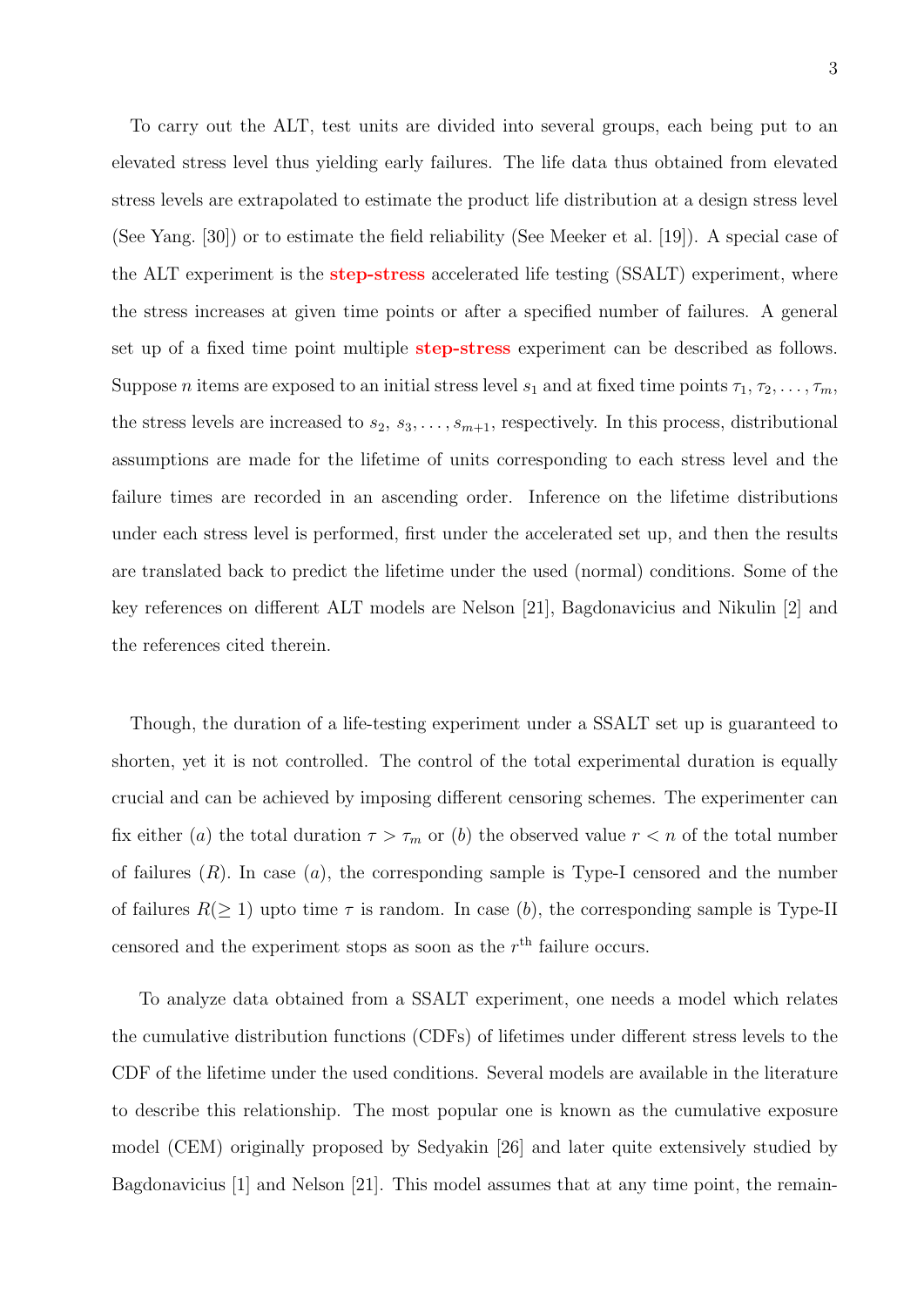4

ing lifetime of an experimental unit depends only on the cumulative exposure accumulated and the current stress level, irrespective of how the exposure is actually accumulated. In a review article, Balakrishnan [4] has extensively discussed different inferential issues of a step-stress model under the CEM assumptions when the lifetime distributions of the experimental units follow exponential distribution. The recent monograph by Kundu and Ganguly [16] is another exhaustive collection of applications on different step-stress models. Another widely used model is the proportional hazards model (PHM), introduced by Cox [9]. It describes the influence of covariates on the lifetime distribution. Using the concept of PHM, Bhattacharyya and Soejoeti [6] introduced the tampered failure rate model (TFRM) for the simple SSALT and Madi [18] provided its generalization in case of multiple SSALT. This same model was also proposed by Khamis and Higgins [14] when lifetime at the different stress levels follow Weibull distribution with a common shape parameter and different scale parameters. It is popularly known as the Khamis-Higgins model (KHM). Analysis of an SSALT model under the frequentist set up is widely studied assuming the lifetime distribution to be Weibull. Komori [15] studied different properties of the CEM under Weibull distribution. Bai and Kim [3] and Kateri and Balakrishnan [11] discussed the inferential aspects of Weibull SSALT under Type-I censoring and Type-II censoring, respectively.

The main intent of an SSALT experiment is to reduce the lifetime of experimental units by increasing the stress level in order to obtain early failures. The experiments are so designed, that it is only logical to assume that the mean lifetime of the experimental units is lower at the higher stress level. Balakrishnan et al. [5] first incorporated this information and considered estimation of the model parameters based on the assumption that the lifetime distribution of the experimental units follow an exponential distribution. They obtained the order restricted maximum likelihood estimators (MLEs) using the isotonic regression technique in case of Type-I and Type-II censored data. Recently Samanta and Kundu [25] and Samanta et al. [23] also considered the same problem in case of generalized exponential and exponential distributions respectively and obtained the order restricted MLEs of the model parameters using a reparametrization algorithm which stops in a finite number of steps.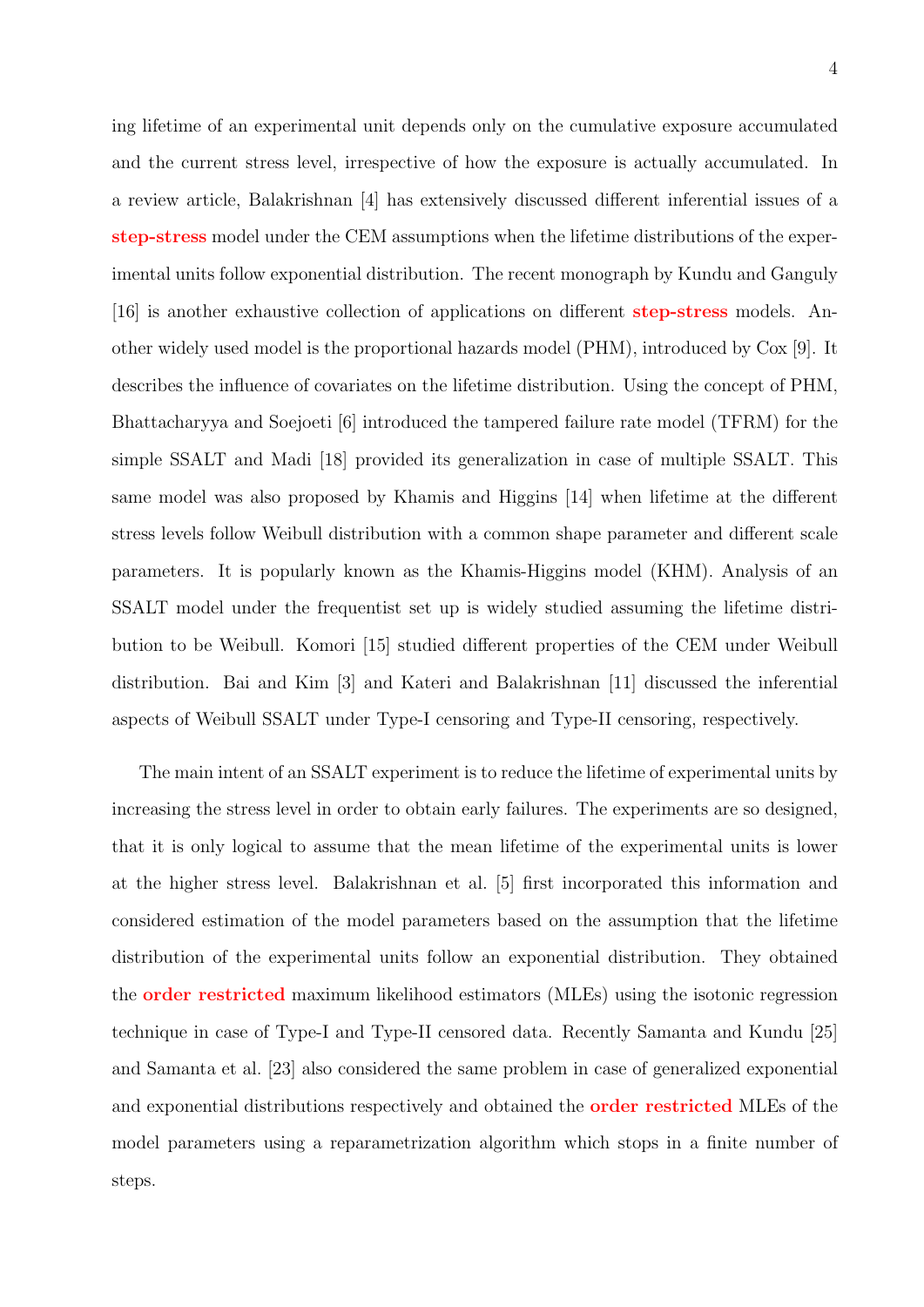Often, in the context of multiple step-stress models, unrestricted MLEs of the parameters corresponding to the lifetime distributions at all the stress levels may not exist owing to non-availability of failures in some of the stress levels. Order restricted inference is a natural choice here and under this assumption, the restricted MLEs of the model parameters exist provided there is at least one failure at each of the two extreme stress levels  $(s_1$  and  $s_{m+1}$ ). In other words, MLEs always exist for the internal stress levels and thus the number of cases of non existence of the unrestricted MLEs, is significantly reduced.

A two-parameter Weibull (WE) distribution with the shape parameter  $\alpha > 0$  and scale parameter  $\lambda > 0$  has the following CDF, probability density function (PDF) and hazard function (HF), respectively,

$$
F(t; \alpha, \lambda) = 1 - e^{-\lambda t^{\alpha}}, \qquad t > 0,
$$
\n<sup>(1)</sup>

$$
f(t; \alpha, \lambda) = \alpha \lambda t^{\alpha - 1} e^{-\lambda t^{\alpha}}, \qquad t > 0,
$$
\n<sup>(2)</sup>

$$
h(t; \alpha, \lambda) = \alpha \lambda t^{\alpha - 1}, \qquad t > 0.
$$
\n
$$
(3)
$$

From now on, a WE distribution with the shape parameter  $\alpha$  and the scale parameter  $\lambda$  will be denoted by  $WE(\alpha, \lambda)$ .

In this paper, the analysis of data obtained from a multiple SSALT experiment is considered when the data are Type-I censored. The lifetime distribution of the experimental units under each stress level is assumed to follow two parameter WE distribution with a common shape parameter but different scale parameters, which satisfies the TFRM assumptions. Assumption of the common shape parameter in Weibull distribution is quite common (See, for example, Mondal and Kundu [20], Samanta et al. [24], Wang and Fei [28] ) and it makes the problem mathematically more tractable. However, different shape parameters may also be incorporated at the different stress levels. Based on the assumption that the mean lifetime of the experimental units decreases with the increase in stress level, we provide the order restricted classical inference of the model parameters. We obtain the estimators of the unknown parameters and the associated confidence intervals. Extensive simulation experi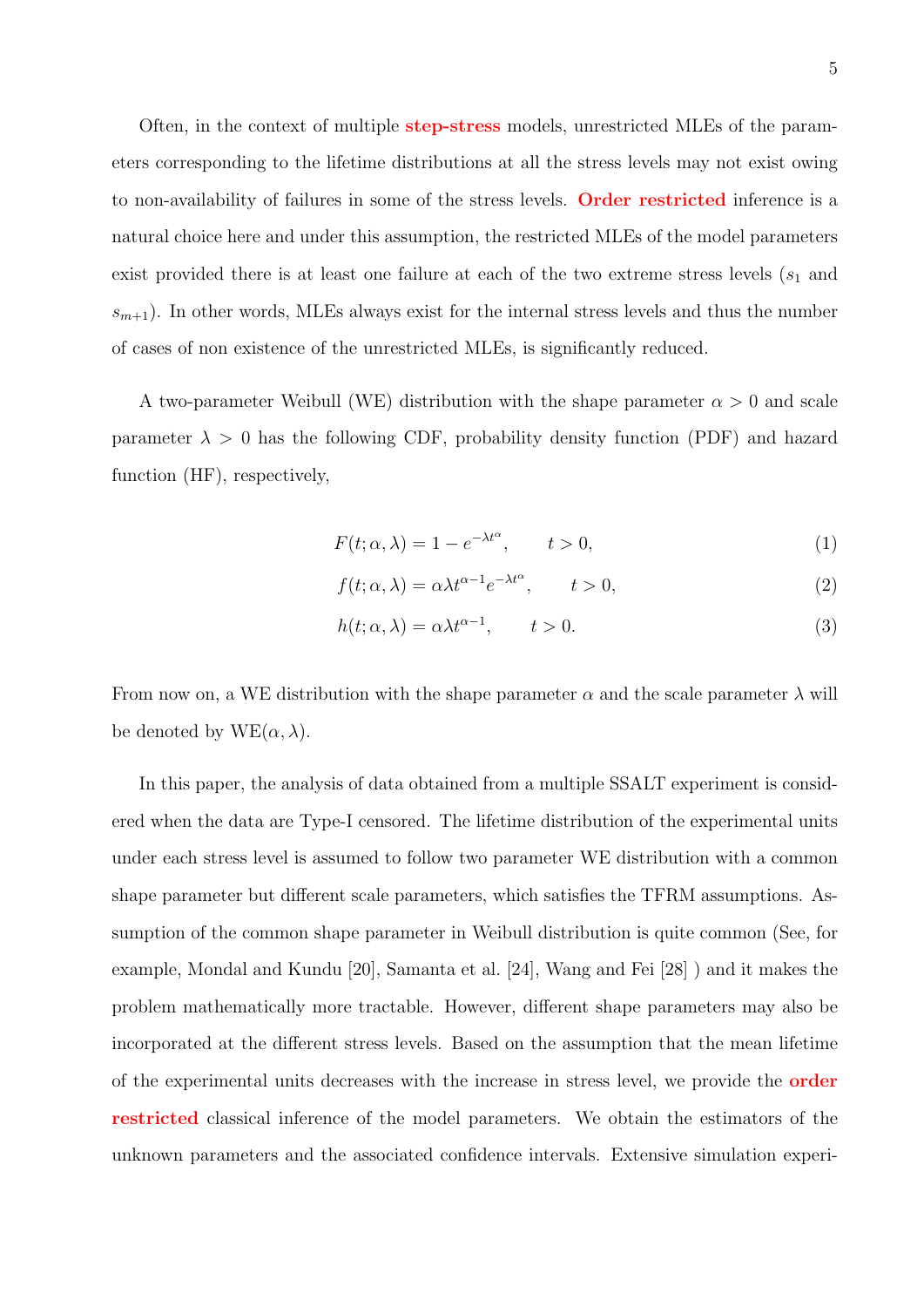ments have been performed to validate the effectiveness of the order restricted inference. We provide the analysis of two real data sets for illustrative purposes.

Rest of the paper is organized as follows. In Section 2, we provide the model assumptions, the structure of the available data and the likelihood function. In Section 3, we obtain the order restricted MLEs of the model parameters. In Section 4, we discuss the interval estimation of the model parameters. Extensive simulation study and analyses of two real life data are carried out in Section 5. Finally we conclude the paper in Section 6.

# 2 Model Assumptions and the likelihood function

We assume that  $n$  identical units are placed on a life testing experiment, and subjected to an initial stress level  $s_1$  at the time point 0. At pre- fixed time points  $\tau_1, \tau_2, \ldots, \tau_m$ , the stress level increases to  $s_2, s_3, \ldots, s_{m+1}$ , respectively. Finally, the experiment terminates at a fixed time point  $\tau$ . The observed Type-I censored failure time data thus obtained from a multiple SSALT experiment is given by

$$
\mathcal{D} = \{t_{1:n} < \ldots < t_{\bar{n}_1:n} < \tau_1 < t_{\bar{n}_1+1:n} < \ldots < t_{\bar{n}_2:n} < \tau_2 < \ldots < \tau_m < t_{\bar{n}_m+1:n} < \ldots < t_{\bar{n}_{m+1}:n} < \tau\}.\tag{4}
$$

Here  $n_k$  is the number of failures under stress level  $s_k$   $(k = 1, \ldots, m + 1)$  and  $\bar{n}_j = \sum$ j  $i=1$  $n_i$ is the total number of failures upto the jth stress level. Clearly,  $n_1 = \bar{n}_1$ . Further, it is assumed that the lifetime distribution of the experimental units under the stress level  $s_k$ follows WE( $\alpha, \lambda_k$ ). Hence, for  $\alpha > 0$ ,  $\lambda_k > 0$  and  $t > 0$ , the CDF and the hazard function (HF) of the lifetime distribution at the  $k<sup>th</sup>$  stress level is given by

$$
F_k(t) = \left(1 - e^{-\lambda_k t^{\alpha}}\right), h_k(t) = \alpha \lambda_k t^{\alpha - 1}. \quad k = 1, \ldots, m + 1.
$$

If  $s_j$ ,  $j = 1, 2, \ldots, m + 1$ , are the  $m + 1$  stress levels and  $\tau_i$ ,  $i = 1, 2, \ldots, m$ , are the pre determined time points at which the stress level changes from  $s_i$  to  $s_{i+1}$ , it is assumed that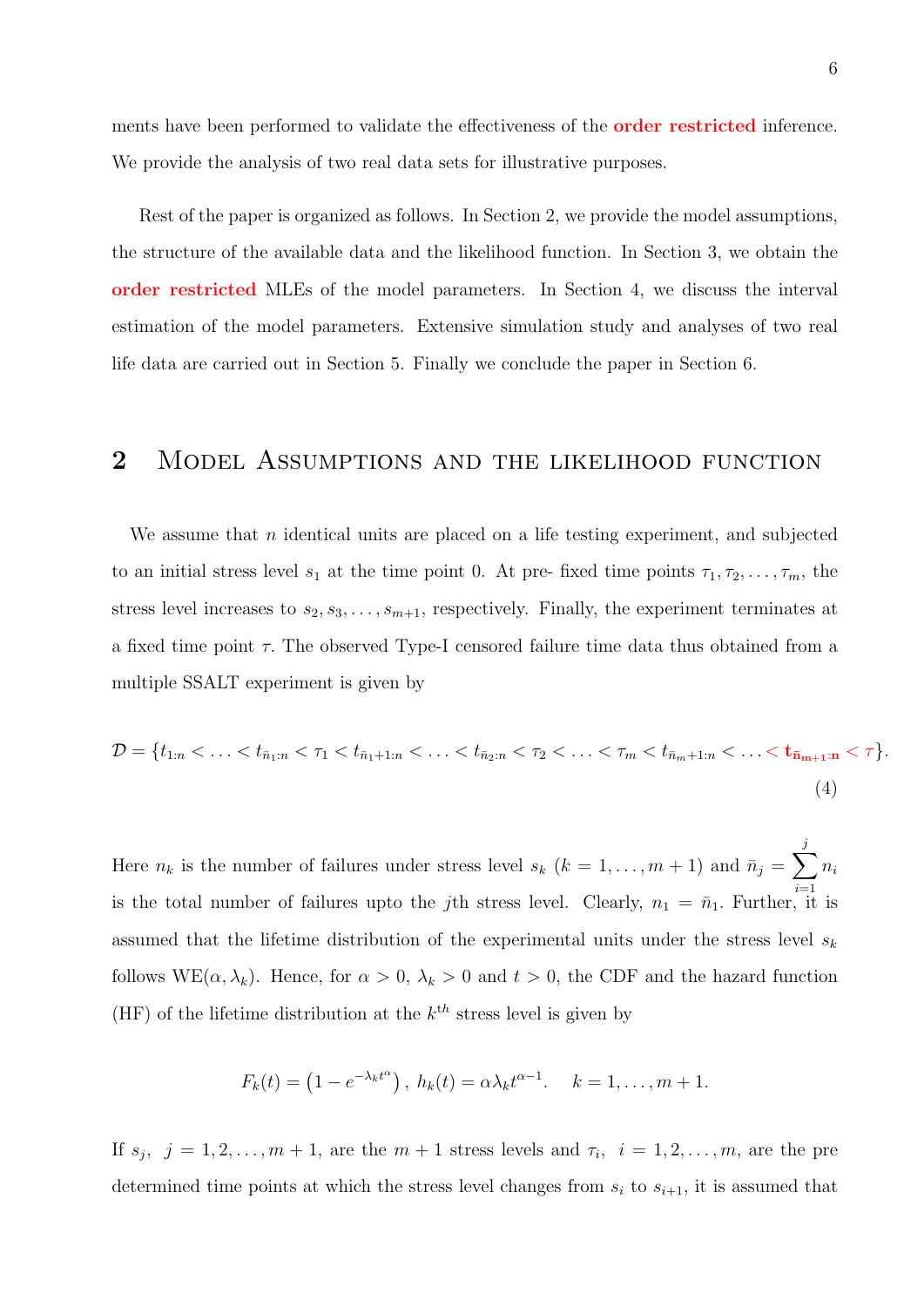the hazard function of the distribution under the step-stress pattern is as follows:

$$
h^*(t) = \begin{cases} \lambda_1 h_o(t) & \text{if } 0 < t \le \tau_1 \\ \lambda_k h_o(t) & \text{if } \tau_{k-1} < t < \tau_k, \\ \lambda_{m+1} h_o(t) & \text{if } \tau_m < t < \infty, \end{cases} \tag{5}
$$

where  $h_o(t)$  is the hazard function corresponding to the baseline distribution function  $F_o(t) = 1 - e^{-t^{\alpha}}$ . The flexibility of this model can be very useful in SSALT experiments. Some recent references for more insight and detailed interpretations are Kateri and Kamps [12] and Kateri and Kamps [13]. We denote  $\Theta = (\alpha, \lambda_1, \lambda_2, \ldots, \lambda_{m+1})$ , the set of model parameters to be estimated. Using the one-to-one correspondence between the HF and the CDF, the overall CDF and the associated probability density function (PDF) are given by

$$
F(t) = \begin{cases} 0 & \text{if } t < 0 \\ 1 - e^{-\lambda_1 t^{\alpha}} & \text{if } 0 < t \le \tau_1 \\ 1 - e^{-\sum\limits_{j=1}^{k-1} (\lambda_j - \lambda_{j+1}) \tau_j^{\alpha} - \lambda_k t^{\alpha}} & \text{if } \tau_{k-1} < t \le \tau_k \; ; \; k = 2, 3, \dots, m \\ 1 - e^{-\sum\limits_{j=1}^{m} (\lambda_j - \lambda_{j+1}) \tau_j^{\alpha} - \lambda_{m+1} t^{\alpha}} & \text{if } \tau_m < t < \infty, \end{cases}
$$
(6)

$$
f(t) = \begin{cases} \alpha \lambda_1 t^{\alpha - 1} e^{-\lambda_1 t^{\alpha}} & \text{if } 0 < t \le \tau_1 \\ \frac{-\sum\limits_{j=1}^{k-1} (\lambda_j - \lambda_{j+1}) \tau_j^{\alpha}}{e^{-\sum\limits_{j=1}^{m} (\lambda_j - \lambda_{j+1}) \tau_j^{\alpha}} \alpha \lambda_k t^{\alpha - 1} e^{-\lambda_k t^{\alpha}}} & \text{if } \tau_{k-1} < t \le \tau_k \text{ ; } k = 2, 3, \dots, m \\ \frac{-\sum\limits_{j=1}^{m} (\lambda_j - \lambda_{j+1}) \tau_j^{\alpha}}{e^{-\sum\limits_{j=1}^{m} (\lambda_j - \lambda_{j+1}) \tau_j^{\alpha}} \alpha \lambda_{m+1} t^{\alpha - 1} e^{-\lambda_{m+1} t^{\alpha}}} & \text{if } \tau_m < t < \infty \\ 0 & \text{otherwise.} \end{cases} \tag{7}
$$

Therefore, based on the Type-I censored data (4), the likelihood function then can be written as

$$
L(\Theta|\mathcal{D}) \propto \alpha^{\bar{n}_{m+1}} \lambda_1^{n_1} \lambda_2^{n_2} \dots \lambda_{m+1}^{n_{m+1}} \bigg( \prod_{i=1}^{\bar{n}_{m+1}} t_{i:n}^{\alpha-1} \bigg) e^{-(\lambda_1 D_1(\alpha) + \lambda_2 D_2(\alpha) + \dots + \lambda_{m+1} D_{m+1}(\alpha))}, \quad (8)
$$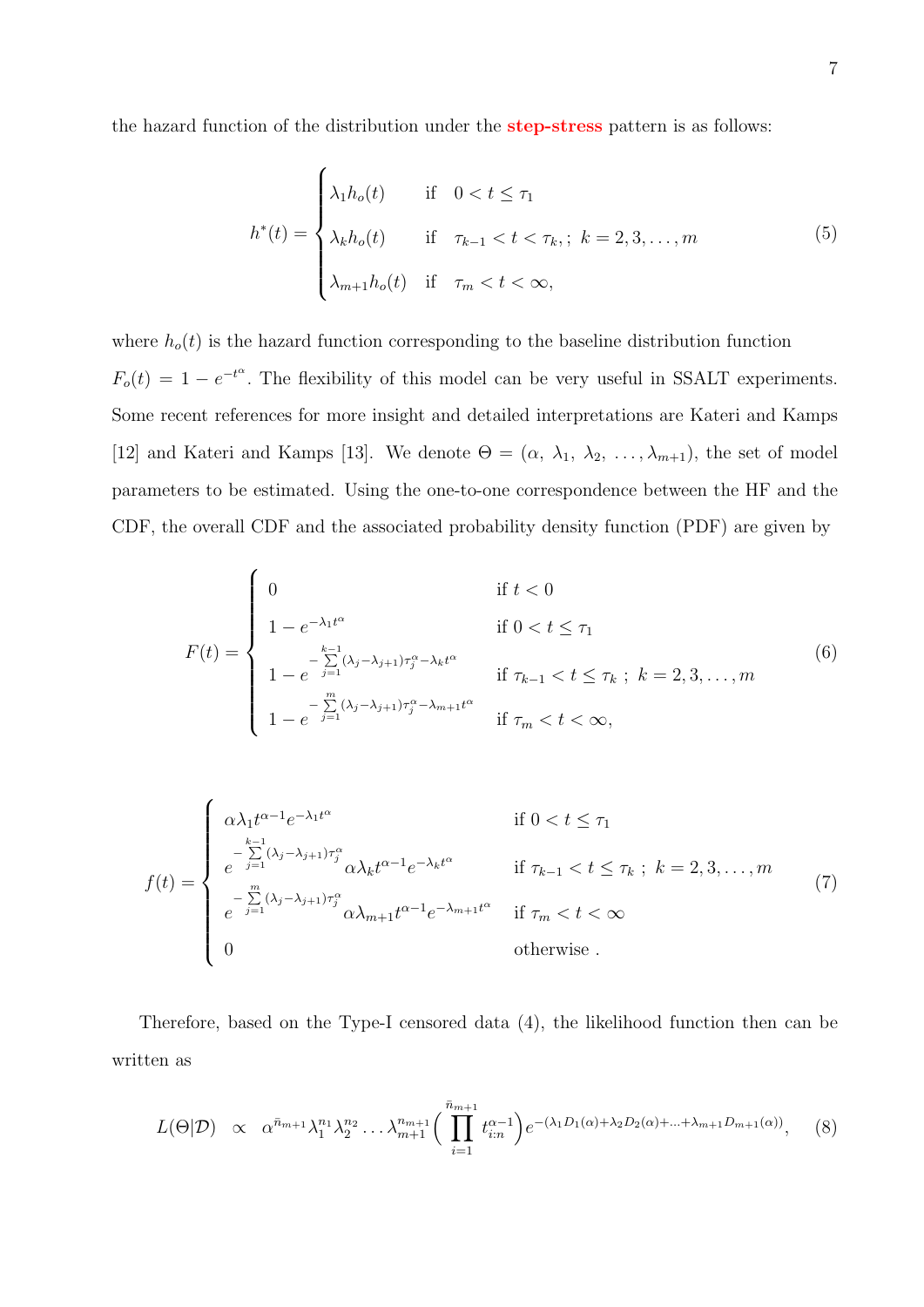where 
$$
D_j(\alpha) = \sum_{i=\overline{n}_{j-1}+1}^{\overline{n}_j} t_{i:n}^{\alpha} + (n - \overline{n}_j) \tau_j^{\alpha} - (n - \overline{n}_{j-1}) \tau_{j-1}^{\alpha}, j = 1, 2, ..., m + 1
$$
 (9)  
and  $\overline{n}_0 = \tau_0 = 0$ .

# 3 Order restricted Maximum Likelihood Estimators

In a **step-stress** experiment, it is assumed that as the stress level increases, the load on the units increases, and hence the experimental lifetimes of the units get shortened. In this section this additional information is used to compute the MLEs of the unknown parameters. Therefore, we impose the natural restriction on the scale parameters as

$$
\lambda_1 \leq \ldots \leq \lambda_{m+1}.\tag{10}
$$

Hence the **order restricted** MLEs of the unknown parameters can be obtained by maximizing (8) with respect to  $\alpha$ ,  $\lambda_1, \ldots, \lambda_{m+1}$  based on the order restriction (10).

First, we introduce here some new notations. Let  $I = \{1, 2, \ldots, m+1\}$  be the set of natural numbers upto  $m + 1$ . In addition, we introduce the random set of indices corresponding to the stress levels at which items fail as  $\tilde{I} = \{i \in I | n_i \geq 1\}$ . The elements of  $\tilde{I}$  are denoted as  $i_1, i_2, \ldots, i_{|\tilde{I}|}$ . Also, let  $\tilde{J} = \tilde{I} \setminus \{i_1, i_{|\tilde{I}|}\}\.$  Note that the likelihood function in (8) can equivalently be written, up to a constant, as

$$
\alpha^{\bar{n}_{m+1}} \prod_{j \in \tilde{I}} \lambda_j^{n_j} \exp\Big\{-\sum_{j \in \tilde{I}} \lambda_j D_j(\alpha)\Big\} \Big\{ \prod_{i=1}^{\bar{n}_{m+1}} t_{i:n}^{\alpha-1} \Big\} \tag{11}
$$

However, for fixed shape parameter  $\alpha$ , in the unrestricted case, one can only maximize (11) with respect to  $\lambda_i$  ( $i \in \tilde{I}$ ). The unrestricted MLEs for Type-I censored data is then given by

$$
\widehat{\lambda}_i^{(\alpha)} = \frac{n_i}{D_i(\alpha)}, \quad i \in \widetilde{I}.
$$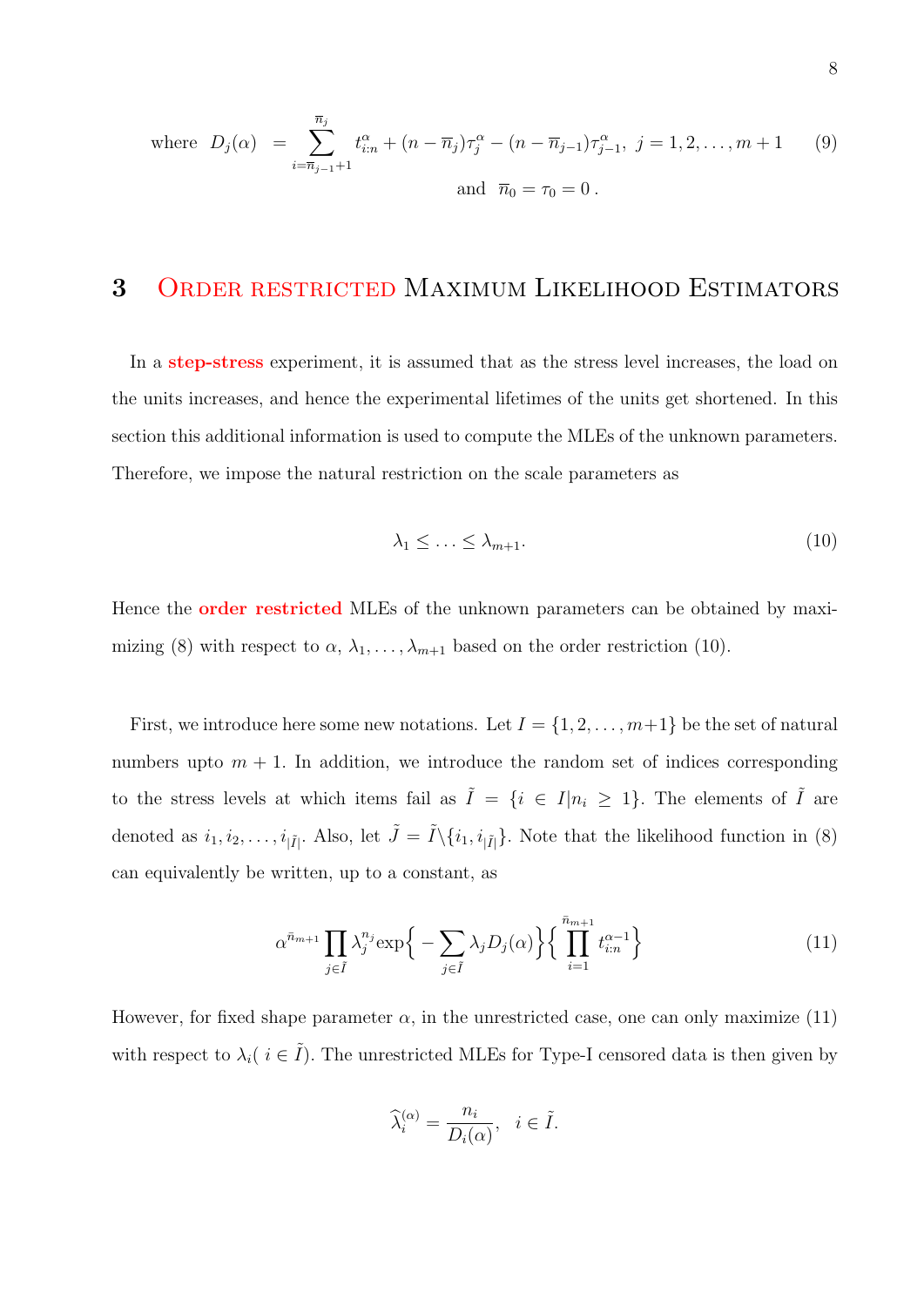If  $i \in \tilde{I}^c$ , MLE of  $\lambda_i$  will not exist. However, consideration of **order restricted** inference greatly reduces the probability of non-existence of the unrestricted MLEs. To address this, we consider two scenarios of a multiple **step-stress** data and provide some results.

#### Case 1: At least one failure is present at every stress level.

When at least one failure is present at every stress level, the set  $\tilde{I}$  is simply  $\{1, 2, \ldots, m+1\}$ . The following lemma provides the MLEs of  $\lambda_1, \lambda_2, \ldots, \lambda_{m+1}$  for a fixed shape parameter  $\alpha$ , under the natural order restriction on the scale parameters  $(\lambda_1 \leq \lambda_2 ... \leq \lambda_{m+1})$ . It is to note that the order restricted MLEs considered in Case 1 are conditional on the event that at least one failure is present at every stress level. For the sake of brevity, we do not make it explicit in the notations. Similarly, in the next scenario (Case 2), the order restricted MLEs are conditional on the event that there is no failure in at least one of the internal stress levels.

**Lemma 1.** For the fixed shape parameter  $\alpha$ , if  $L(\Theta | \mathcal{D})$  is maximized under the restriction on the scale parameters  $\lambda_1 \leq \lambda_2 ... \leq \lambda_{m+1}$ , the MLE  $\widetilde{\lambda}_k^{(\alpha)}$  of  $\lambda_k$ , for  $k = 1, 2, ..., m+1$  is given by

$$
\widetilde{\lambda}^{(\alpha)}_k = \Big[\min_{s\leq k}\max_{t\geq k}\frac{\sum\limits_{r=s}^t D_r(\alpha)}{\sum\limits_{r=s}^t n_r}\Big]^{-1},\ \, s,t\in\widetilde{\mathbf{I}}=\mathbf{I}.
$$

Proof. See Appendix.

To obtain the MLE of  $\alpha$ , we need to maximize the profile log likelihood function of  $\alpha$ , say  $m_1(\alpha)$  where

$$
m_1(\alpha) = \alpha^{\bar{n}_{m+1}} \prod_{j \in \tilde{I}} \left[ \tilde{\lambda}_j^{(\alpha)} \right]^{n_j} \exp\Big\{ - \sum_{j \in \tilde{I}} \tilde{\lambda}_j^{(\alpha)} D_j(\alpha) \Big\} \Big\{ \prod_{i=1}^{\bar{n}_{m+1}} t_{i:n}^{\alpha-1} \Big\}.
$$

It cannot be obtained in explicit form. We need to use some numerical method to maximize  $m_1(\alpha)$ .

 $\Box$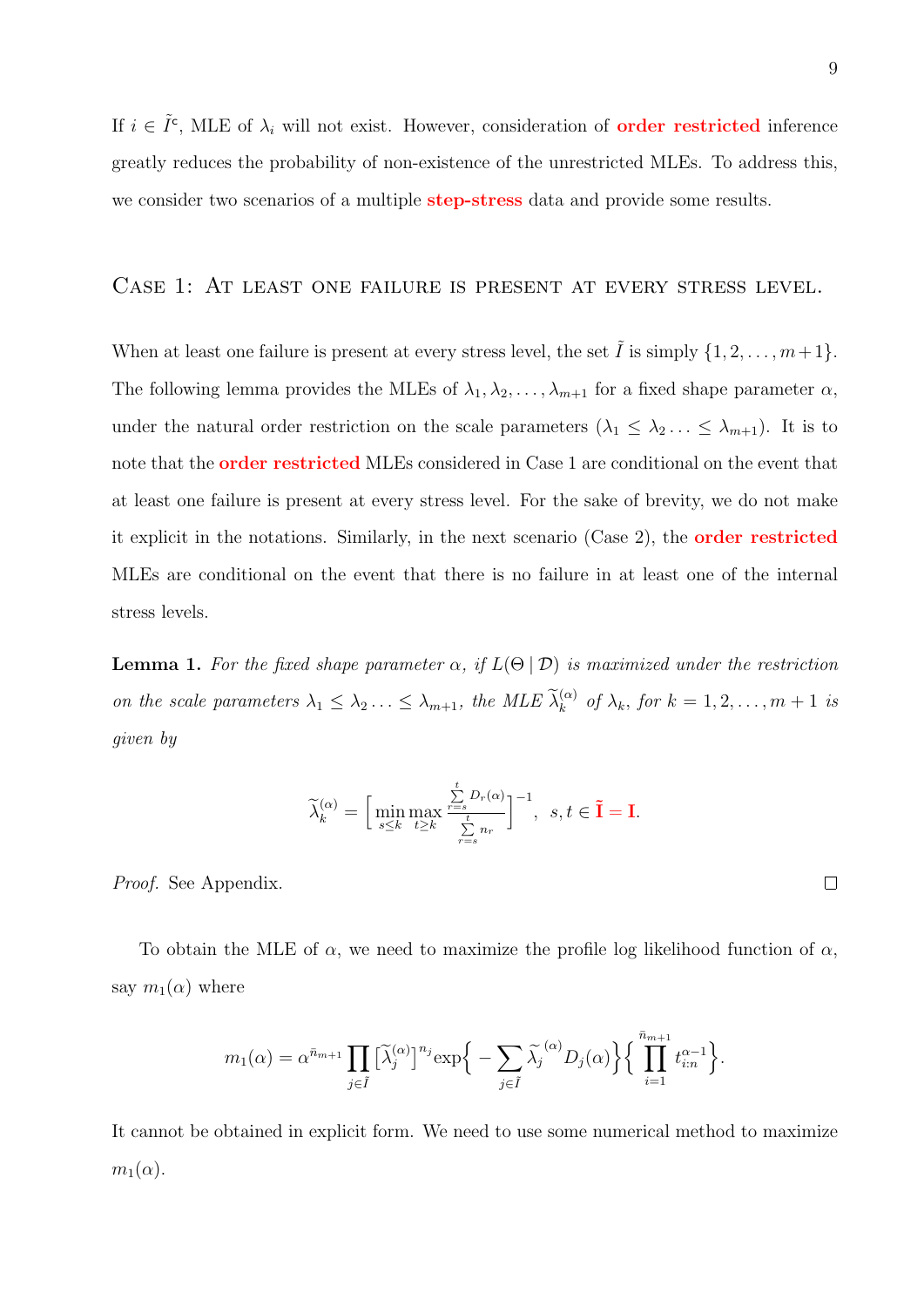# Case 2: There is no failure in at least one of the internal stress levels

Often, in a multiple **step-stress** data, there may be no failures in one or more stress levels. We are assuming here that there is at least one failure in the extreme stress levels  $(s_1$  and  $s_{m+1}$ ). Now, for fixed shape parameter  $\alpha$ , let us first consider the problem of maximizing (11) with respect to  $\lambda_i$   $i \in \tilde{I}$ , under the natural order, i.e,  $\lambda_{i_1} \leq \ldots \leq \lambda_{i_{|\tilde{I}|}}$  and then the problem of maximizing the likelihood function (11) with respect to  $\lambda_1 \leq \ldots \leq \lambda_{m+1}$ . We now state the following two lemmas for fixed shape parameter  $\alpha$ .

Lemma 2. If the maximization of the likelihood function under the natural order restriction on the scale parameters is restricted to  $\tilde{I}$ , then for fixed  $\alpha$ , the MLE  $\tilde{\lambda}_k^{(\alpha)}$  of  $\lambda_k$  for  $k \in \tilde{I}$  is given by

$$
\widetilde{\lambda}^{(\alpha)}_k = \Big[\min_{s\leq k}\max_{t\geq k}\frac{\sum\limits_{r=s}^t D_r(\alpha)}{\sum\limits_{r=s}^t n_r}\Big]^{-1},\;\;s,t\in \widetilde{I}.
$$

Proof. See Appendix.

**Lemma 3.** Under the natural order restriction on the scale parameters, for fixed  $\alpha$ , there exists a solution for the maximization of the likelihood function (11) iff the maximization is restricted to  $\lambda_{i_1}, \lambda_{i_1+1}, \ldots, \lambda_{i_{|\tilde{I}|}}$ . The solution  $(\lambda_{i_1}^{*(\alpha)})$  $\lambda_{i_1}^{*(\alpha)}, \lambda_{i_1+1}^{*(\alpha)}, \ldots, \lambda_{i_{|\tilde{I}|}}^{*(\alpha)})$  is then given by

$$
\lambda_k^{*(\alpha)} = \tilde{\lambda}_{i(k)}^{(\alpha)}, \quad i_1 \le k \le i_{|\tilde{I}|}
$$

where  $i(k)$  is defined by  $i(k) = min\{i \in \tilde{I} | i \geq k\}.$ 

Proof. See Appendix.

We denote

$$
\widetilde{\lambda_i}^{(\alpha)} = \begin{cases}\n\widetilde{\lambda_i}^{(\alpha)}, & \text{if } i \in \widetilde{I} \\
\lambda_i^{*(\alpha)}, & \text{if } i \in \widetilde{J}\n\end{cases}
$$
\n(12)

 $\Box$ 

 $\overline{\phantom{a}}$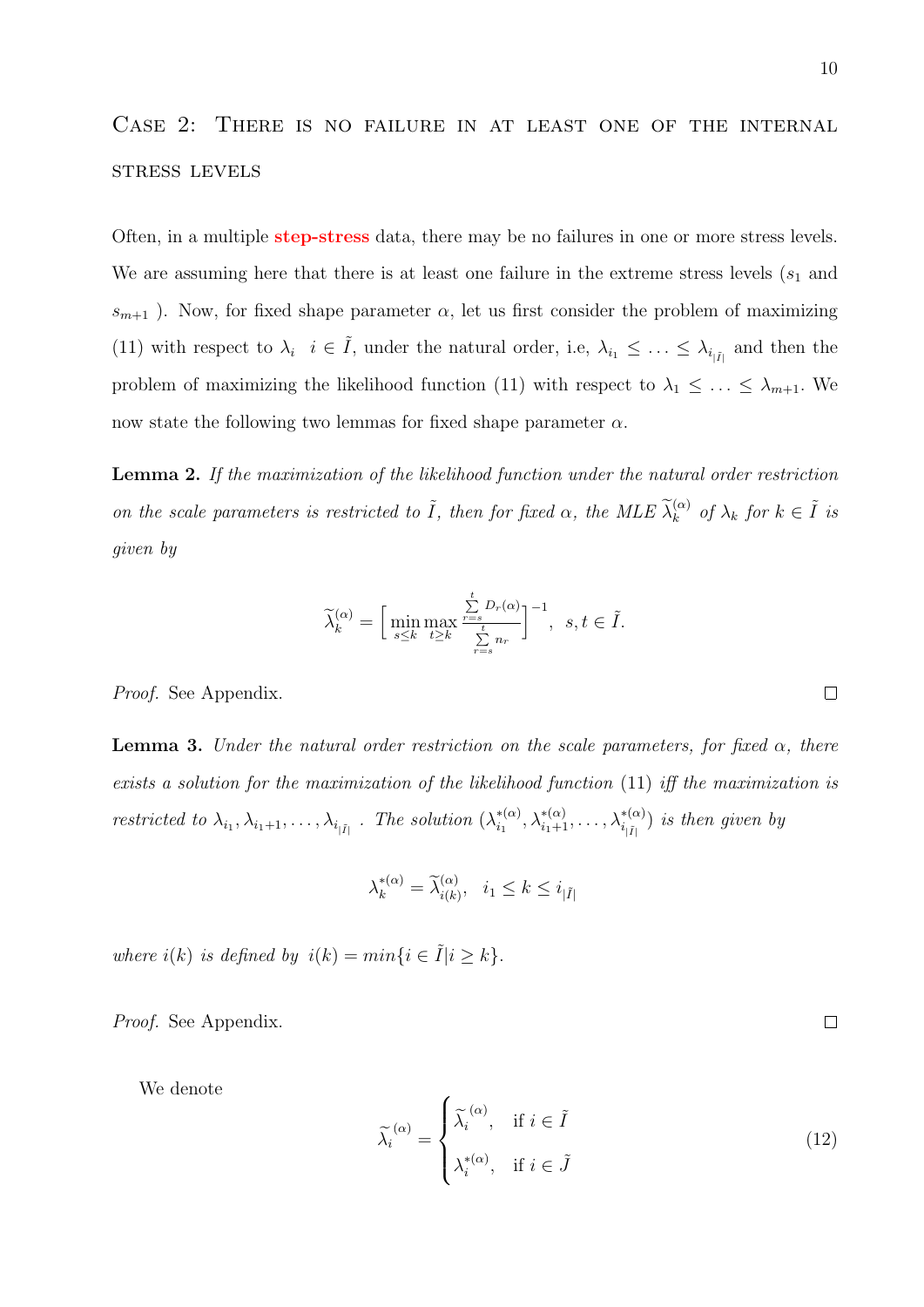Plugging in the **order restricted** estimates  $\tilde{\lambda}_{i_1}^{(\alpha)}, \tilde{\lambda}_{i_1+1}^{(\alpha)}, \ldots, \tilde{\lambda}_{i_{|\tilde{I}|}}^{(\alpha)}$  in (11), we obtain the profile log likelihood function of  $\alpha$ , say  $m_2(\alpha)$  where

$$
m_2(\alpha) = \alpha^{\bar{n}_{m+1}} \prod_{j \in \tilde{I}} \left[ \tilde{\lambda}_j^{(\alpha)} \right]^{n_j} \exp \Big\{ - \sum_{j \in \tilde{I} \cup \tilde{J}} \tilde{\lambda}_j^{(\alpha)} D_j(\alpha) \Big\} \Big\{ \prod_{j=1}^{\bar{n}_{m+1}} t_{j:n}^{\alpha-1} \Big\}.
$$

Now,  $m_2(\alpha)$  needs to be maximized to obtain  $\hat{\alpha}$ , the MLE of  $\alpha$ . It cannot be obtained in explicit form. We need to use some numerical method to maximize  $m_2(\alpha)$ . Since the estimation method is computational, the pseudocode is presented in the following Algorithm 1 to obtain the order restricted MLEs of the model parameters using the method of generalized isotonic regression.

#### Algorithm 1: Pseudocode to obtain the order restricted MLEs

Data:  $\{t_{1:n} < \ldots < t_{\bar{n}_1:n} < \tau_1 < t_{\bar{n}_1+1:n} < \ldots < t_{\bar{n}_2:n} < \tau_2 < \ldots < \tau_m < t_{\bar{n}_m+1:n} <$  $\ldots < \mathbf{t}_{\bar{\mathbf{n}}_{m+1}:\mathbf{n}} < \tau$ **Input:**  $n, \tau_1, \tau_2, \ldots, \tau_m, \tau;$  and  $n_1, n_2, \ldots, n_{m+1}$ . 1 if  $n_i > 0 \forall i = 1, 2, ..., m + 1$  then 2 (i) set  $\tilde{I} = \{1, 2, ..., m + 1\}$ , calculate  $\hat{\alpha}$ , the MLE of  $\alpha$  by maximizing  $m_1(\alpha)$ . /\* Profile likelihood maximization \*/ **3** (ii) the MLE of  $\lambda_k$ ,  $k \in \tilde{I}$  is then  $\tilde{\lambda}_k^{(\tilde{\alpha})} = \left[ \min_{s \leq k} \max_{t \geq k} \right]$  $\sum_{r=s}^{t} D_r(\widehat{\alpha})$  $\sum_{r=s}^{t} n_r$  $\bigcap^{-1}, s, t \in \tilde{I}.$ /\* Order restricted MLEs of the scale parameters \*/ 4 else if  $n_i = 0$  for some  $i = 2, 3, \ldots, m$  then 5  $(i)$  set  $\tilde{I} = \{i : n_i \ge 1\} \subset \{1, 2, \ldots, m + 1\}$ , and  $\tilde{J} = \tilde{I} \setminus \{i_1, i_{|\tilde{I}|}\}.$ 6 (ii) calculate  $\widehat{\alpha}$ , the MLE of  $\alpha$  by maximizing  $m_2(\alpha)$ . /\* Profile likelihood maximization \*/ 7 (ii) the MLE of  $\lambda_k, k \in \tilde{I}$  is then  $\tilde{\lambda}_k^{(\tilde{\alpha})} = \left[ \min_{s \leq k} \max_{t \geq k} \right]$  $\sum_{r=s}^{t} D_r(\widehat{\alpha})$  $\sum_{r=s}^{t} n_r$  $\bigcap^{-1}, s, t \in \tilde{I}.$ 8 (iv)In addition, we are able to find the MLEs for  $\lambda_k \forall k \in \tilde{J}$ . The MLE of  $\lambda_k, k \in \tilde{J}$  is then given by  $\lambda_k^{*(\widehat{\alpha})} = \widetilde{\lambda}_{i(k)}^{(\widehat{\alpha})}, \quad i_1 \leq k \leq i_{|\widetilde{I}|}$ where  $i(k)$  is defined by  $i(k) = min\{i \in \tilde{I} | i \geq k\}.$ /\* Order restricted MLEs of the scale parameters \*/ <sup>9</sup> else

10 Not possible to obtain the **order restricted** MLEs of the model parameters.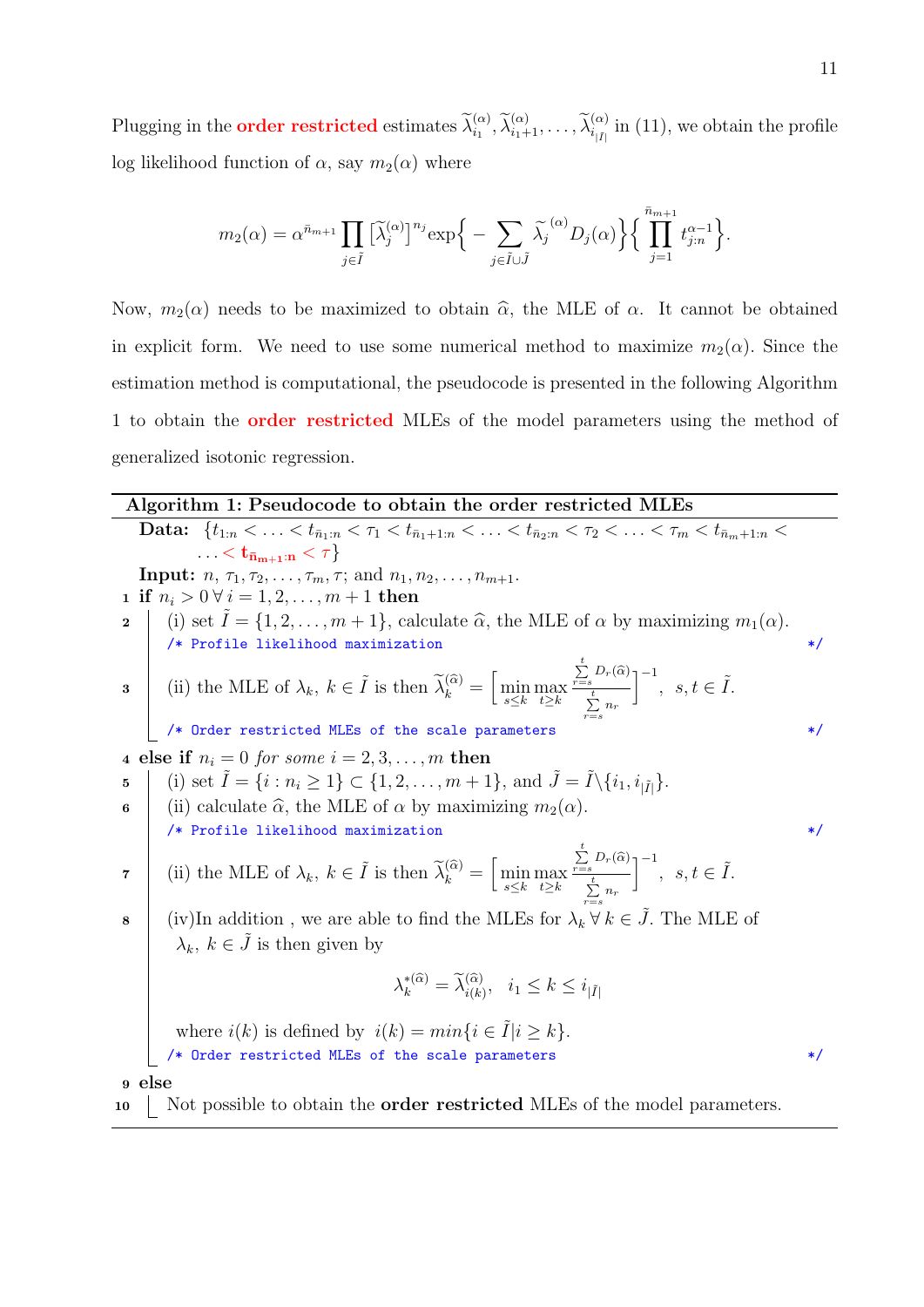## 4 CONFIDENCE INTERVALS

In this section we provide two different methods for construction of the confidence intervals (CIs). First, we provide asymptotic CIs assuming the asymptotic normality of the MLEs and then, the parametric bootstrap CIs.

#### 4.1 ASYMPTOTIC CONFIDENCE INTERVALS

For illustration, we have considered three stress levels  $(m = 3)$ . Assuming the asymptotic normality of the MLEs, we obtain the CIs for  $\alpha, \lambda_1, \lambda_2$  and  $\lambda_3$  using the observed Fisher information matrix  $I$ . This method is useful for its computational flexibility and provides good coverage probabilities (close to the nominal value) for large sample sizes. At first, explicit expressions for elements of the Fisher information matrices I are obtained. Details are provided in the Appendix (Section 7.4). The  $100(1-\gamma)\%$  asymptotic confidence intervals for  $\alpha$ ,  $\lambda_1$ ,  $\lambda_2$ , and  $\lambda_3$  are, respectively

$$
(\widehat{\alpha} \pm z_{1-\frac{\gamma}{2}}\sqrt{V_{11}}), \ \ (\widehat{\lambda}_1 \pm z_{1-\frac{\gamma}{2}}\sqrt{V_{22}}), \ \ (\widehat{\lambda}_2 \pm z_{1-\frac{\gamma}{2}}\sqrt{V_{33}}), \ \ (\widehat{\lambda}_3 \pm z_{1-\frac{\gamma}{2}}\sqrt{V_{44}}),
$$

where  $z_q$  is the upper q– point of a standard normal distribution,  $V_{ij}$  is the  $(i, j)th$  element of the inverse of the Fisher information matrix  $I$ . For simulation purposes, we have assumed that there is at least one failure in every stress level. However, non - availability of failures at the internal stress levels will indicate that the observed Fisher information matrix is singular. The method to construct the asymptotic CIs under such a scenario is discussed in analyzing the Fish data set 2 (See section 5.2.2).

## 4.2 PARAMETRIC BOOTSTRAP CONFIDENCE INTERVALS

In this subsection, we consider the parametric bootstrap CIs of the unknown parameters. We discuss the algorithm in the following steps to construct Bias adjusted percentile (BCa) bootstrap CIs of  $\alpha, \lambda_1, \lambda_2, \ldots, \lambda_{m+1}$ .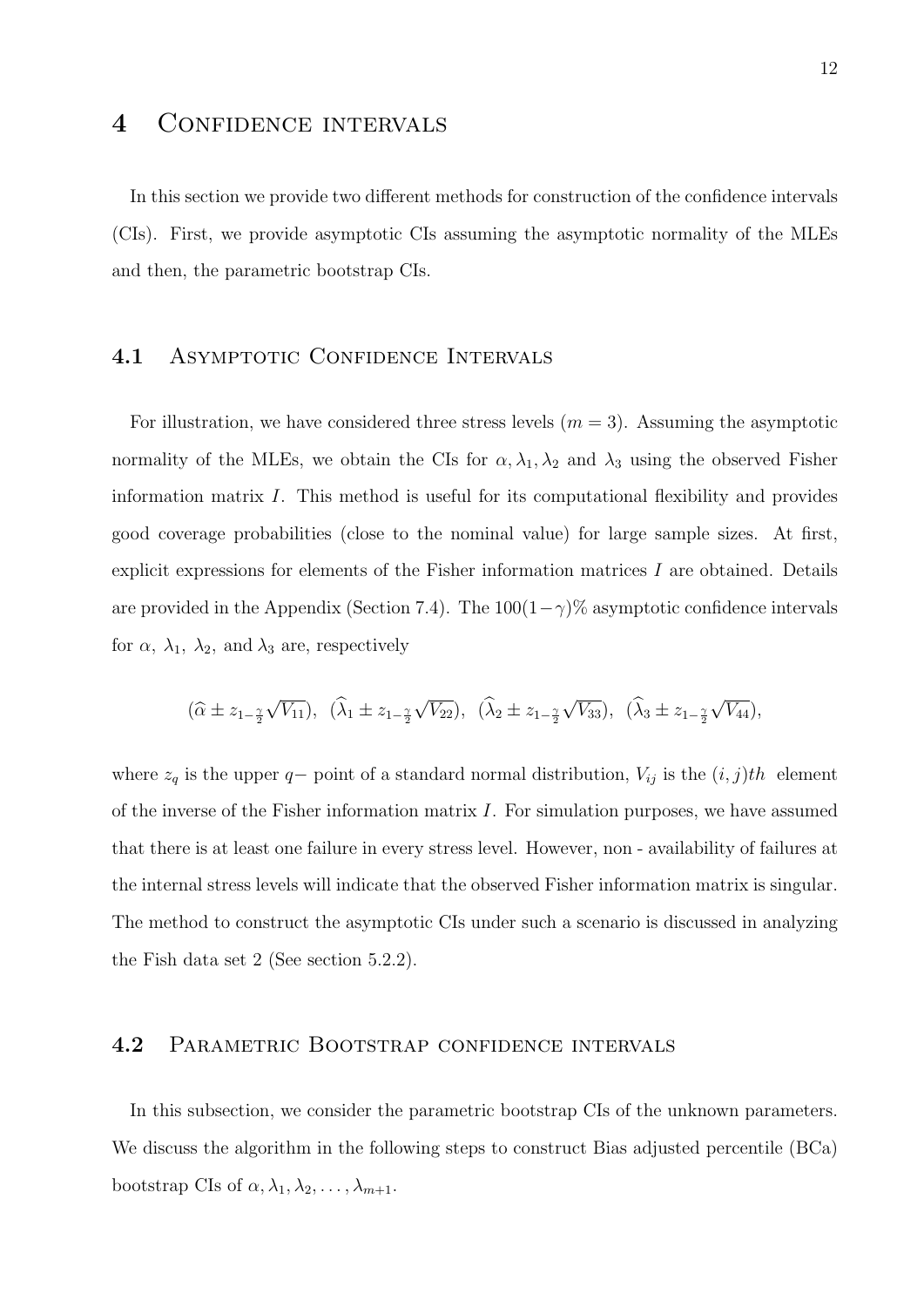1. For given *n*,  $\tau$ ,  $\tau_1, \tau_2, \ldots, \tau_m$ , the **order restricted** MLEs of  $(\alpha, \lambda_1, \lambda_2, \ldots, \lambda_{m+1})$  are computed based on the original sample  $t = (t_{1:n}, \ldots, t_{n_1:n}, t_{(n_1+1):n}, \ldots, t_{\bar{n}_{m+1}:n})$ , say  $\widehat{\boldsymbol{\delta}} = (\widehat{\delta}_1, \widehat{\delta}_2, \ldots, \widehat{\delta}_{m+2}) = (\widehat{\alpha}, \widehat{\lambda}_1, \widehat{\lambda}_2, \ldots, \widehat{\lambda}_{m+1}).$ 2. Generate a bootstrap Type-I censored sample say  $t^* = (t^*_{1:n}, \ldots, t^*_{n_1:n}, t^*_{(n_1+1):n}, \ldots, t^*_{n_{m+1}:n}),$  from (7) with the parameters  $(\widehat{\alpha}, \widehat{\lambda}_1, \widehat{\lambda}_2, \ldots, \widehat{\lambda}_{m+1}).$ **3.** Based on *n*,  $\tau$ ,  $\tau_1, \tau_2, \ldots, \tau_m$  and the bootstrap sample  $t^*$ , the **order restricted** MLEs of  $\alpha, \lambda_1, \lambda_2, \ldots, \lambda_{m+1}$  are computed, say  $(\widehat{\alpha}^{(1)}, \widehat{\lambda}_1^{(1)}, \widehat{\lambda}_2^{(1)}, \ldots, \widehat{\lambda}_{m+1}^{(1)})$ . **4.** Suppose  $\boldsymbol{\delta} = (\delta_1, \delta_2, \dots, \delta_{m+2}) = (\alpha, \lambda_1, \dots, \lambda_{m+1})$  and  $\widehat{\boldsymbol{\delta}}^{(i)} = (\widehat{\delta}_1^{(i)}, \widehat{\delta}_2^{(i)}, \dots, \widehat{\delta}_{m+2}^{(i)})$  $=(\widehat{\alpha}^{(i)}, \widehat{\lambda}_1^{(i)}, \ldots, \widehat{\lambda}_{m+1}^{(i)})$ . Repeat steps 2 – 3, B times to obtain B sets of MLE of  $\delta$ , say  $\widehat{\delta}^{(i)}$ ;  $i = 1, 2, \ldots, B$ . **5.** Arrange  $\widehat{\delta}_j^{(1)}, \widehat{\delta}_j^{(2)}, \ldots, \widehat{\delta}_j^{(B)}$  in ascending order and denote the ordered MLEs as  $\widehat{\delta}_j^{[1]}, \widehat{\delta}_j^{[2]}, \ldots, \widehat{\delta}_j^{[B]};$  $j = 1, 2, \ldots, (m + 2).$ 

A two sided  $100(1-\gamma)$ % bootstrap confidence interval of  $\delta_j$  is then given by

$$
(\widehat{\delta}_{j}^{[\gamma_1B]}, \widehat{\delta}_{j}^{[\gamma_2B]})
$$

where  $\gamma_1 = \Phi\left\{\hat{z}_0 + \frac{\hat{z}_0 + z_{1-\frac{\gamma}{2}}}{1 - a(\hat{z}_0 + z_{1-\frac{\gamma}{2}})}\right\}$ ,  $\gamma_2 = \Phi\left\{\hat{z}_0 + \frac{\hat{z}_0 + z_{\frac{\gamma}{2}}}{1 - a(\hat{z}_0 + z_{\frac{\gamma}{2}})}\right\}$ , and [x] denotes the largest integer less than or equal to x. Here,  $\Phi(.)$  denotes the CDF of the standard normal distribution,  $z_{\gamma}$ is the upper  $\gamma-$  point of the standard normal distribution, and

$$
\widehat{z}_o = \Phi^{-1}\left\{\frac{\#\widehat{\delta}_j^{[k]} < \widehat{\delta}_j}{B}\right\} \ j = 1, 2, \dots, (m+2), \ k = 1, 2, \dots, B.
$$

An estimate of the acceleration factor a is

$$
\widehat{a} = \frac{\displaystyle\sum_{i=1}^{\bar{n}_{m+1}}[\widehat{\delta_j^{(.)}} - \widehat{\delta_j^i}]^3}{6\big\{\displaystyle\sum_{i=1}^{\bar{n}_{m+1}}[\widehat{\delta_j^{(.)}} - \widehat{\delta_j^i}]^2\big\}^{\frac{3}{2}}},
$$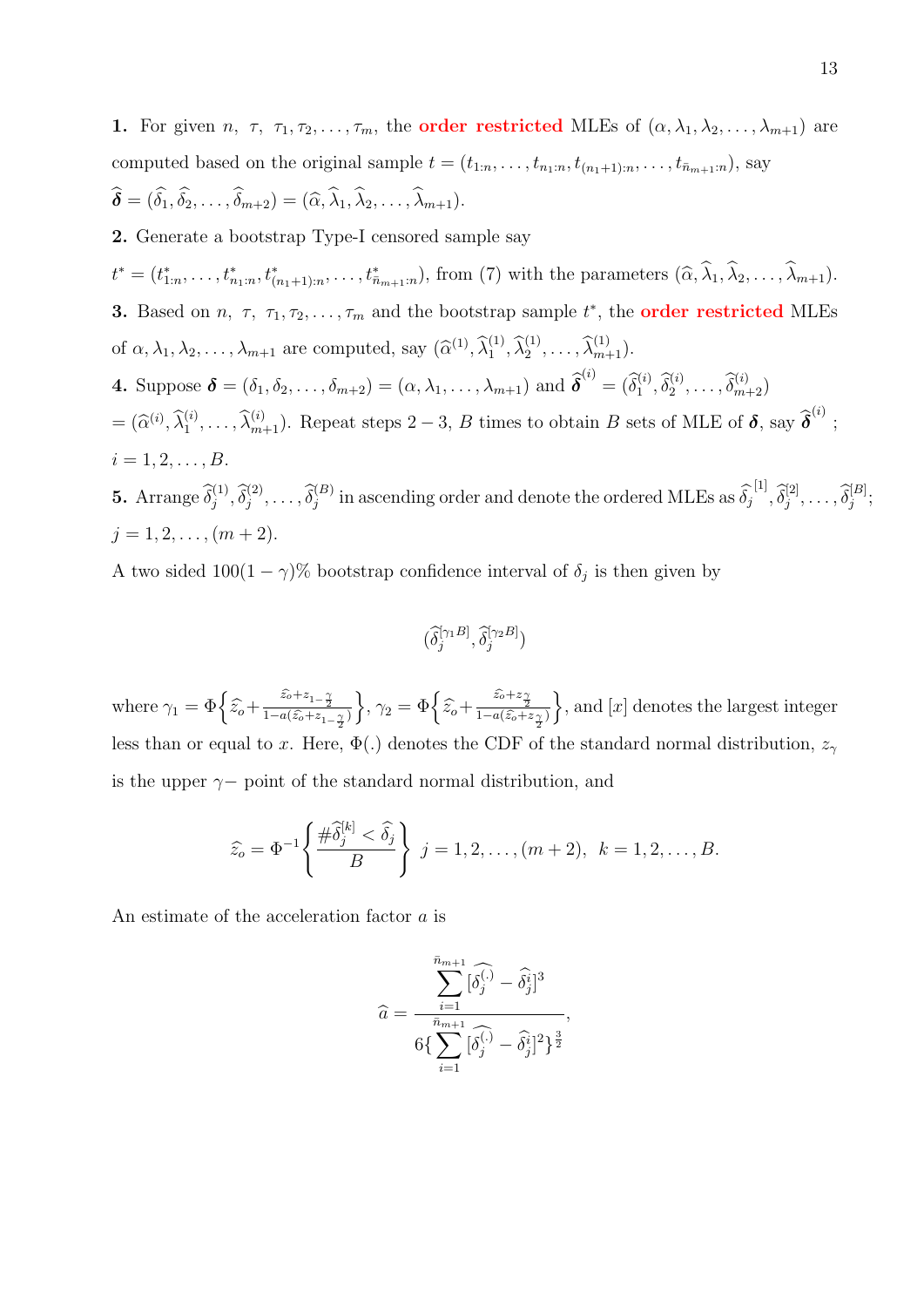where  $\delta_j^i$  is the MLE of  $\delta_j$  based on the original sample with the  $i - th$  observation deleted, and

$$
\widehat{\delta_j^{(\cdot)}} = \frac{\displaystyle\sum_{i=1}^{\bar{n}_{m+1}} \widehat{\delta_j^i}}{\bar{n}_{m+1}}
$$

The performance of all these confidence intervals are evaluated through an extensive simulation study in Section 5.

## 5 Simulation studies and data analysis :

#### 5.1 SIMULATION STUDIES

In this section, we have performed an extensive simulation study to see the effectiveness of the proposed methods. For simulation purpose, a multiple step-stress test consisting of three stress levels is considered and the model parameters are set as  $\alpha = 2.5$ ,  $\lambda_1 =$ 1,  $\lambda_2 = 2$ ,  $\lambda_3 = 3$ . Further, different sample sizes and time points for step acceleration  $(n = 30, 40, 50, 60); (\tau_1, \tau_2) = (0.4, 0.6), (0.4, 0.7), (0.5, 0.7)$  are considered for illustration. For each n, with these choices of  $(\tau_1, \tau_2)$ , we have assumed that the experiment terminates at time points  $\tau = 1.0$ .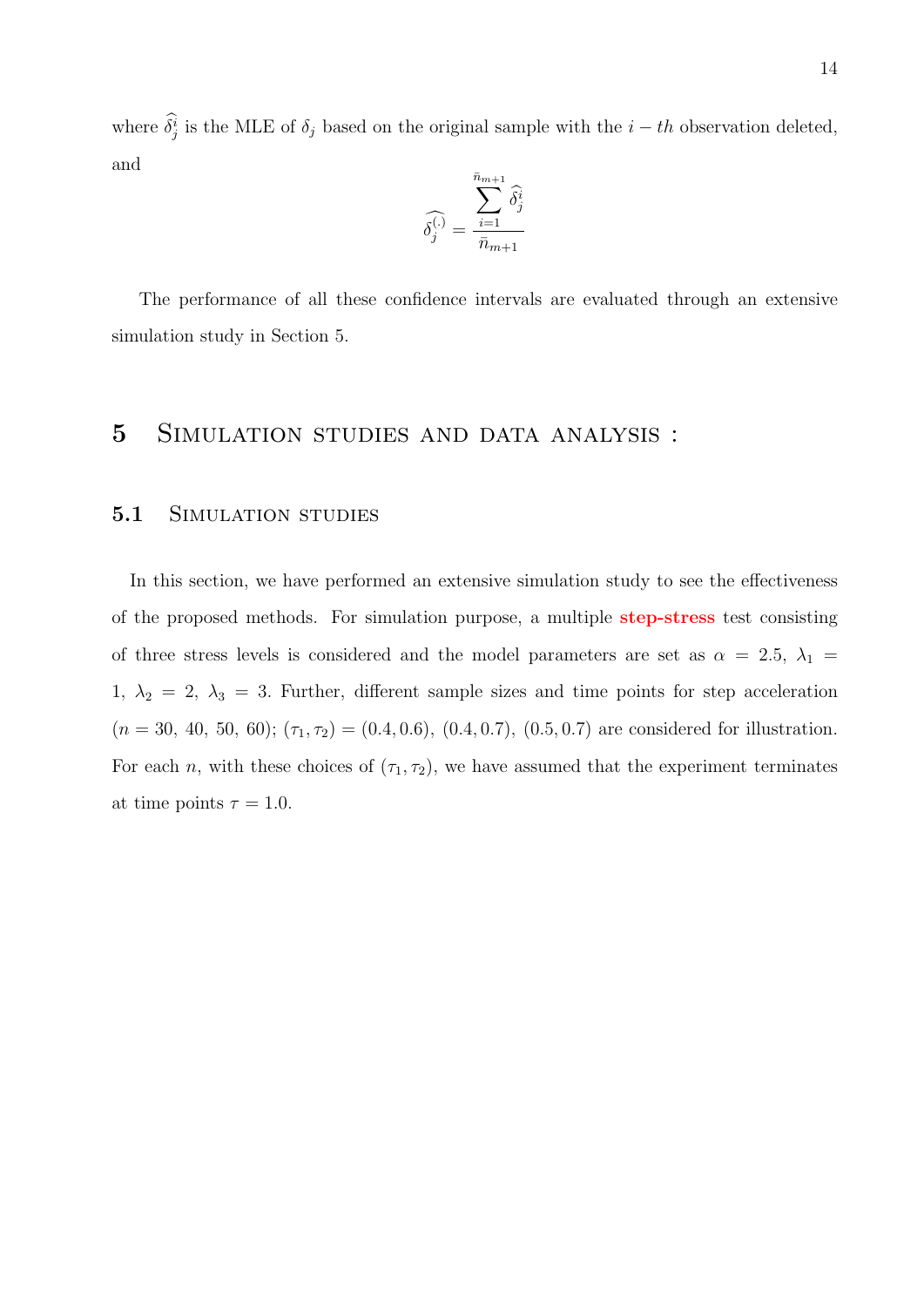|                  |        |          |          |        | $\alpha$ | $\lambda_2$<br>$\lambda_1$ |            |        |            | $\lambda_3$ |        |
|------------------|--------|----------|----------|--------|----------|----------------------------|------------|--------|------------|-------------|--------|
|                  |        |          |          |        |          |                            |            |        |            |             |        |
| $\boldsymbol{n}$ | $\tau$ | $\tau_1$ | $\tau_2$ | AЕ     | MSE      | AЕ                         | <b>MSE</b> | AЕ     | <b>MSE</b> | AE          | MSE    |
|                  |        |          |          |        |          |                            |            |        |            |             |        |
| 30               | 1.0    | 0.4      | 0.6      | 2.4527 | 0.4943   | 1.2629                     | 0.6803     | 2.1167 | 0.5750     | 3.3206      | 0.8557 |
|                  |        | 0.4      | 0.7      | 2.4555 | 0.4421   | 1.2457                     | 0.5647     | 2.1009 | 0.3881     | 3.3671      | 1.1703 |
|                  |        | 0.5      | 0.7      | 2.5828 | 0.6111   | 1.1855                     | 0.5142     | 2.1339 | 0.4651     | 3.3265      | 1.1099 |
|                  |        |          |          |        |          |                            |            |        |            |             |        |
| 40               | 1.0    | 0.4      | 0.6      | 2.5077 | 0.4769   | 1.2069                     | 0.6116     | 2.1190 | 0.4737     | 3.2731      | 0.6734 |
|                  |        | 0.4      | 0.7      | 2.4806 | 0.4454   | 1.1736                     | 0.5304     | 2.1044 | 0.3084     | 3.2970      | 0.9158 |
|                  |        | 0.5      | 0.7      | 2.5836 | 0.5312   | 1.1532                     | 0.4466     | 2.1341 | 0.3511     | 3.2409      | 0.8422 |
|                  |        |          |          |        |          |                            |            |        |            |             |        |
| 50               | 1.0    | 0.4      | 0.6      | 2.5271 | 0.4255   | 1.1842                     | 0.5838     | 2.1179 | 0.4183     | 3.2196      | 0.5261 |
|                  |        | 0.4      | 0.7      | 2.5257 | 0.4076   | 1.1756                     | 0.5149     | 2.0944 | 0.2559     | 3.2472      | 0.7444 |
|                  |        | 0.5      | 0.7      | 2.5910 | 0.4504   | 1.1540                     | 0.3866     | 2.1071 | 0.2793     | 3.1894      | 0.6833 |
|                  |        |          |          |        |          |                            |            |        |            |             |        |
| 60               | 1.0    | 0.4      | 0.6      | 2.5378 | 0.3744   | 1.1785                     | 0.5392     | 2.1123 | 0.3497     | 3.1758      | 0.4014 |
|                  |        | 0.4      | 0.7      | 2.5191 | 0.3749   | 1.1297                     | 0.4597     | 2.0862 | 0.2170     | 3.2012      | 0.6266 |
|                  |        | 0.5      | 0.7      | 2.5888 | 0.4014   | 1.1533                     | 0.3647     | 2.0929 | 0.2376     | 3.1477      | 0.5245 |
|                  |        |          |          |        |          |                            |            |        |            |             |        |

Table 1: MLEs and MSEs of model parameters (Order restricted case). Actual values:  $\alpha = 2.5$ ,  $\lambda_1 = 1$ ,  $\lambda_2 = 2$ ,  $\lambda_3 = 3$ .

Table 2: MLEs and MSEs of model parameters (Unrestricted case)

with proportion of cases where  $(\lambda_1 < \lambda_2 < \lambda_3)$  will not hold. Actual values:  $\alpha = 2.5, \ \lambda_1 = 1, \ \lambda_2 = 2, \ \lambda_3 = 3.$ 

|                  |        |          |          |        | $\alpha$ | $\lambda_2$<br>$\lambda_1$ |        |        |        | $\lambda_3$ |              |            |
|------------------|--------|----------|----------|--------|----------|----------------------------|--------|--------|--------|-------------|--------------|------------|
| $\boldsymbol{n}$ | $\tau$ | $\tau_1$ | $\tau_2$ | AЕ     | MSE      | AЕ                         | MSE    | AE     | MSE    | АE          | $_{\rm MSE}$ | Proportion |
|                  |        |          |          |        |          |                            |        |        |        |             |              |            |
| 30               | 1.0    | 0.4      | 0.6      | 2.6299 | 0.7365   | 1.7429                     | 2.6454 | 2.3200 | 1.2109 | 3.2635      | 0.8985       | 0.4258     |
|                  |        | 0.4      | 0.7      | 2.6391 | 0.7107   | 1.7412                     | 2.6292 | 2.2483 | 0.7132 | 3.2588      | 1.2624       | 0.4036     |
|                  |        | 0.5      | 0.7      | 2.7730 | 0.9993   | 1.5466                     | 1.8871 | 2.2664 | 0.8286 | 3.2231      | 1.1925       | 0.4082     |
| 40               | 1.0    | 0.4      | 0.6      | 2.6518 | 0.7047   | 1.5914                     | 2.2046 | 2.3000 | 1.0200 | 3.2302      | 0.7027       | 0.3694     |
|                  |        | 0.4      | 0.7      | 2.6270 | 0.6719   | 1.5606                     | 2.1002 | 2.2241 | 0.5485 | 3.2144      | 0.9878       | 0.3560     |
|                  |        |          |          |        |          |                            |        |        |        |             |              |            |
|                  |        | 0.5      | 0.7      | 2.7302 | 0.8394   | 1.4247                     | 1.4482 | 2.2418 | 0.6151 | 3.1632      | 0.9163       | 0.3390     |
| 50               | 1.0    | 0.4      | 0.6      | 2.6435 | 0.6120   | 1.4885                     | 1.8114 | 2.2653 | 0.8430 | 3.1867      | 0.5509       | 0.3314     |
|                  |        | 0.4      | 0.7      | 2.6462 | 0.6056   | 1.4974                     | 1.8136 | 2.1921 | 0.4370 | 3.1846      | 0.8036       | 0.3114     |
|                  |        | 0.5      | 0.7      | 2.7019 | 0.6772   | 1.3602                     | 1.1378 | 2.1887 | 0.4604 | 3.1307      | 0.7410       | 0.2978     |
| 60               | 1.0    | 0.4      | 0.6      | 2.6351 | 0.5287   | 1.4362                     | 1.5705 | 2.2340 | 0.6795 | 3.1481      | 0.4210       | 0.2946     |
|                  |        | 0.4      | 0.7      | 2.6161 | 0.5456   | 1.3858                     | 1.5020 | 2.1700 | 0.3736 | 3.1510      | 0.6743       | 0.2772     |
|                  |        | 0.5      | 0.7      | 2.6729 | 0.5667   | 1.3096                     | 0.9012 | 2.1513 | 0.3551 | 3.1036      | 0.5686       | 0.2602     |
|                  |        |          |          |        |          |                            |        |        |        |             |              |            |

We have computed both **order restricted** and unrestricted MLEs of the unknown parameters and the associated mean squared errors (MSEs). The results are reported in Table 1 and Table 2. It is to note that when the unrestricted MLEs are actually ordered, they exactly coincide with the **order restricted** estimates. From Table 1 and Table 2, it can be observed in all the cases that the **order restricted** estimates perform better compared to the unrestricted case with respect to MSEs. Again, in small sample scenario, the order restricted estimates are close to the true value giving an extra edge over the unrestricted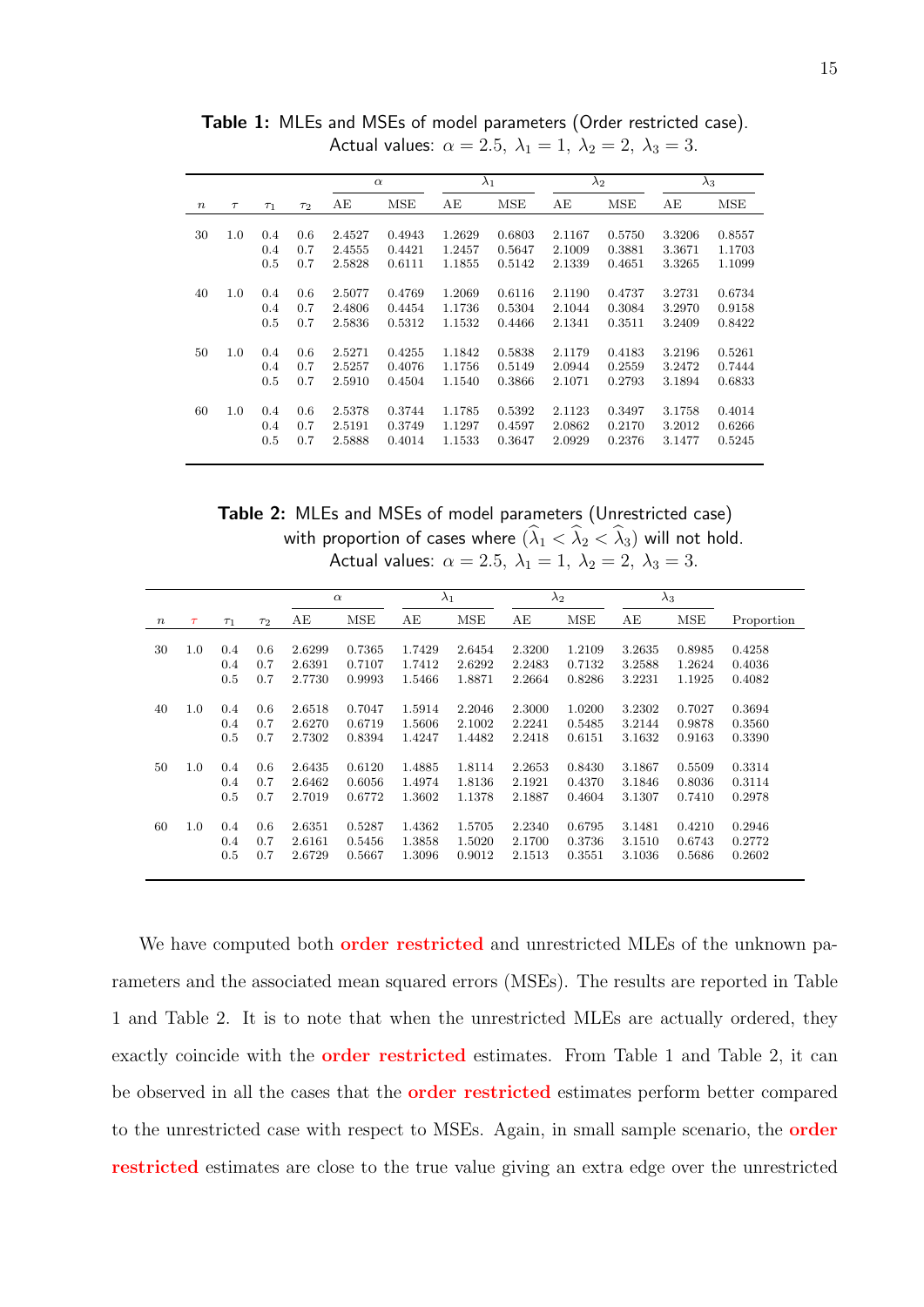estimation.

|                  |        |          |          |        | $\alpha$ | $\lambda_1$ |        | $\lambda_2$ |        | $\lambda_3$ |        |
|------------------|--------|----------|----------|--------|----------|-------------|--------|-------------|--------|-------------|--------|
| $\boldsymbol{n}$ | $\tau$ | $\tau_1$ | $\tau_2$ | CP     | AL       | $\rm CP$    | AL     | CP          | AL     | $\rm CP$    | AL     |
| 30               | 1.0    | 0.4      | 0.6      | 0.9632 | 3.7501   | 0.9296      | 5.5900 | 0.9482      | 4.0862 | 0.9800      | 3.8650 |
|                  |        | 0.4      | 0.7      | 0.9646 | 3.7789   | 0.9320      | 5.4255 | 0.9616      | 3.0552 | 0.9882      | 4.9194 |
|                  |        | 0.5      | 0.7      | 0.9612 | 3.8856   | 0.9162      | 4.0799 | 0.9654      | 3.1855 | 0.9834      | 4.6150 |
| 40               | 1.0    | 0.4      | 0.6      | 0.9608 | 3.3794   | 0.9114      | 4.6403 | 0.9516      | 3.4954 | 0.9746      | 3.2247 |
|                  |        | 0.4      | 0.7      | 0.9654 | 3.4101   | 0.9150      | 4.5331 | 0.9660      | 2.6315 | 0.9874      | 4.1516 |
|                  |        | 0.5      | 0.7      | 0.9622 | 3.4211   | 0.9116      | 3.4701 | 0.9644      | 2.7094 | 0.9832      | 3.8721 |
|                  |        |          |          |        |          |             |        |             |        |             |        |
| 50               | 1.0    | 0.4      | 0.6      | 0.9600 | 3.0792   | 0.9046      | 4.1027 | 0.9550      | 3.1194 | 0.9724      | 2.8137 |
|                  |        | 0.4      | 0.7      | 0.9696 | 3.1208   | 0.9108      | 4.0398 | 0.9622      | 2.3561 | 0.9838      | 3.6103 |
|                  |        | 0.5      | 0.7      | 0.9632 | 3.0629   | 0.9132      | 3.0386 | 0.9674      | 2.3698 | 0.9774      | 3.3818 |
|                  |        |          |          |        |          |             |        |             |        |             |        |
| 60               | 1.0    | 0.4      | 0.6      | 0.9612 | 2.8394   | 0.9032      | 3.6565 | 0.9524      | 2.8099 | 0.9682      | 2.5241 |
|                  |        | 0.4      | 0.7      | 0.9626 | 2.8542   | 0.9048      | 3.5977 | 0.9570      | 2.1205 | 0.9846      | 3.3022 |
|                  |        | 0.5      | 0.7      | 0.9624 | 2.8102   | 0.9202      | 2.7996 | 0.9646      | 2.1396 | 0.9758      | 3.0141 |

Table 3: CP and AL of 95% asymptotic CI based on 5000 simulations with  $\alpha = 2.5, \ \lambda_1 = 1, \ \lambda_2 = 2, \ \lambda_3 = 3.$ 

Table 4: CP and AL of 95% BCa bootstrap CI based on 5000 simulations with  $\alpha = 2.5, \ \lambda_1 = 1, \ \lambda_2 = 2, \ \lambda_3 = 3.$ 

|                  |        |          |          |        | $\alpha$ |        | $\lambda_1$ |        | $\lambda_2$ |        | $\lambda_3$ |
|------------------|--------|----------|----------|--------|----------|--------|-------------|--------|-------------|--------|-------------|
| $\boldsymbol{n}$ | $\tau$ | $\tau_1$ | $\tau_2$ | CP     | AL       | CP     | AL          | CP     | AL          | CP     | AL          |
|                  |        |          |          |        |          |        |             |        |             |        |             |
| 30               | 1.0    | 0.4      | 0.6      | 0.9220 | 2.5332   | 0.8675 | 2.8542      | 0.9170 | 2.9538      | 0.9665 | 3.2136      |
|                  |        | 0.4      | 0.7      | 0.9215 | 2.3902   | 0.8850 | 2.4788      | 0.9320 | 2.4729      | 0.9520 | 3.8101      |
|                  |        | 0.5      | 0.7      | 0.9295 | 2.9521   | 0.8685 | 2.4624      | 0.9435 | 2.6563      | 0.9545 | 3.6663      |
|                  |        |          |          |        |          |        |             |        |             |        |             |
| 40               | 1.0    | 0.4      | 0.6      | 0.9480 | 2.4625   | 0.8950 | 2.4941      | 0.9140 | 2.6010      | 0.9540 | 2.9207      |
|                  |        | 0.4      | 0.7      | 0.9350 | 2.3773   | 0.8910 | 2.3192      | 0.9280 | 2.1797      | 0.9540 | 3.3924      |
|                  |        | 0.5      | 0.7      | 0.9340 | 2.7619   | 0.8775 | 2.2469      | 0.9265 | 2.2696      | 0.9470 | 3.2526      |
|                  |        |          |          |        |          |        |             |        |             |        |             |
| 50               | 1.0    | 0.4      | 0.6      | 0.9540 | 2.3752   | 0.9105 | 2.3364      | 0.9225 | 2.3659      | 0.9490 | 2.6229      |
|                  |        | 0.4      | 0.7      | 0.9290 | 2.3113   | 0.8960 | 2.2069      | 0.9265 | 1.9602      | 0.9520 | 3.1153      |
|                  |        | 0.5      | 0.7      | 0.9445 | 2.5858   | 0.9125 | 2.0922      | 0.9330 | 2.0261      | 0.9480 | 2.9784      |
| 60               | 1.0    | 0.4      | 0.6      | 0.9425 | 2.2742   | 0.9030 | 2.2863      | 0.9260 | 2.2050      | 0.9440 | 2.3468      |
|                  |        | 0.4      | 0.7      | 0.9295 | 2.2177   | 0.9005 | 2.1206      | 0.9365 | 1.7804      | 0.9380 | 2.9253      |
|                  |        |          |          |        |          |        |             |        |             |        |             |
|                  |        | 0.5      | 0.7      | 0.9345 | 2.4039   | 0.9195 | 1.9858      | 0.9295 | 1.8649      | 0.9290 | 2.7588      |

For interval estimation purpose, we have focussed mainly on constructing the asymptotic and the parametric bootstrap CIs. The average lengths (ALs) and the associated coverage probabilities(CPs) for 95% level of confidence are reported in Table 3 and Table 4. It can be observed that both the confidence intervals perform quite well. As the sample size increases, the average lengths decrease. The average lengths in asymptotic CIs are slightly longer compared to that in parametric bootstrap CIs. In all the above cases, the results are based on 5000 replications.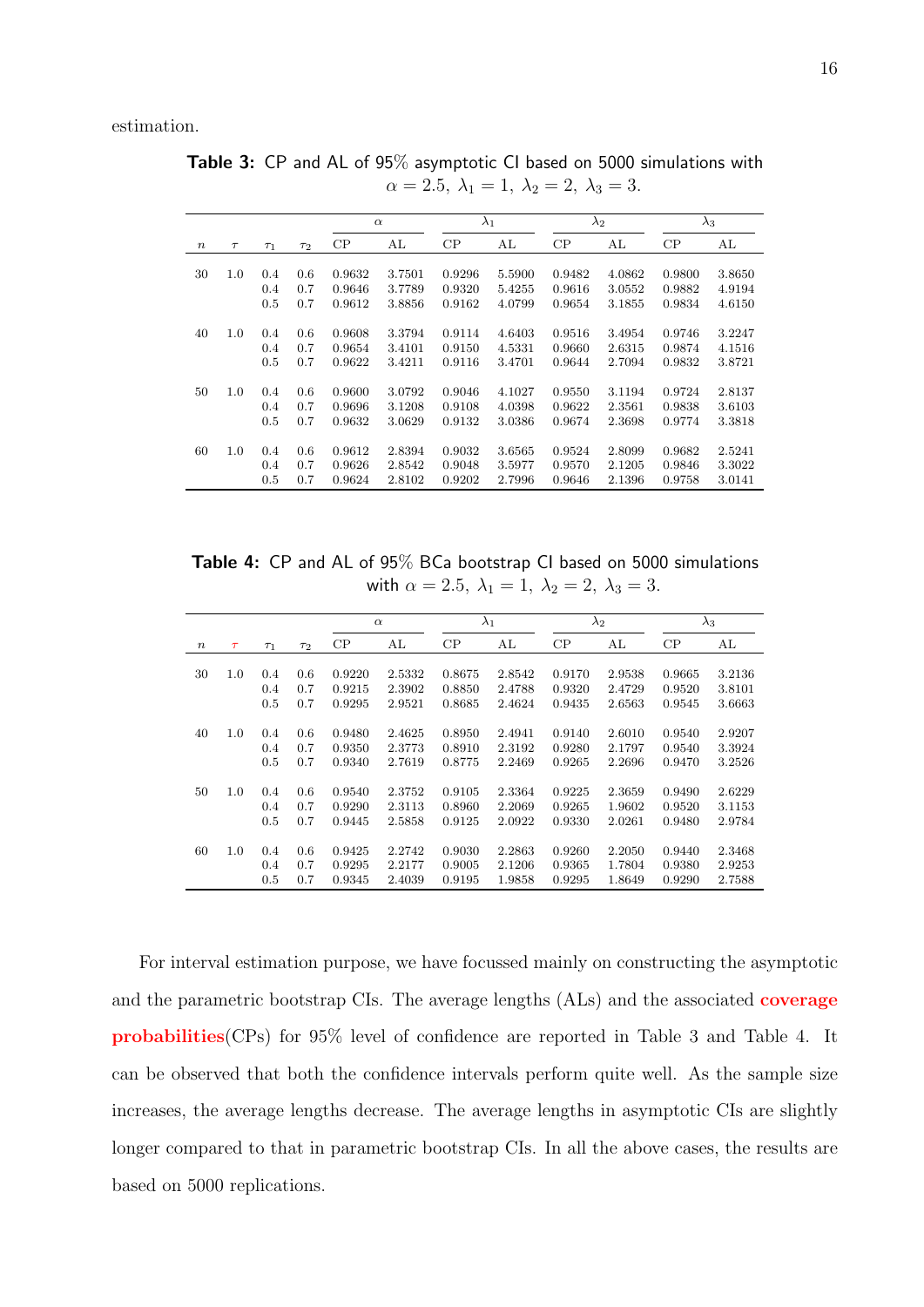In this section we provide analyses of two real life multiple **step-stress** fish data sets obtained from Greven et al. [10].

#### 5.2.1 Fish data set 1: At least one failure is present at every stress level

A sample of 14 fishes were swum at initial flow rate 15 cm/sec. The time at which a fish could not maintain its position is recorded as the failure time. To ensure the early failure, the stress level was increased (flow rate by 5 cm/sec) at time 110, 130, and 150 minutes. The observed failure time data is

83.50, 91.00, 91.00, 97.00, 107.00, 109.50, 114.00, 115.41, 128.61, 133.53, 138.58,

140.00, 152.08, 155.10.

There are four stress levels and number of failures at each stress level is 6, 3, 3, and 2 respectively. For computational purpose, we have subtracted 80 from each data points, divide them by 100 and then analyze the data with  $n = 14, \tau_1 = 0.3, \tau_2 = 0.5, \tau = 0.7.$  We assume that the above failure data follow WE distribution at each stress level with common shape parameter but different scale parameters. Under the above model assumptions the **order restricted** MLEs are obtained as  $\hat{\alpha}$  = 1.3121,  $\widehat{\lambda}_1 = 2.5699, \widehat{\lambda}_2 = 2.5699, \widehat{\lambda}_3 = 4.3691$ . Although we could not prove it theoretically, but it is observed that the profile likelihood function is an unimodal function, see Figure 2. Next to check the performance of the fitted model we calculate the Kolmogorov-Smirnov (KS) distance between the empirical distribution function (EDF) and the fitted distribution function (FDF) and also obtain the associated p-value. The KS distance and the associated p-value based on the order restricted MLEs are 0.2208 and 0.5468 respectively which indicate good fit of the given data. The plot of the empirical  $v/s$  the fitted CDFs is shown in Figure 1. In Figure 2, the profile likelihood function of  $\alpha$  is plotted. Clearly, the function is unimodal and the maximum value occurs at  $\alpha = 1.3121$ .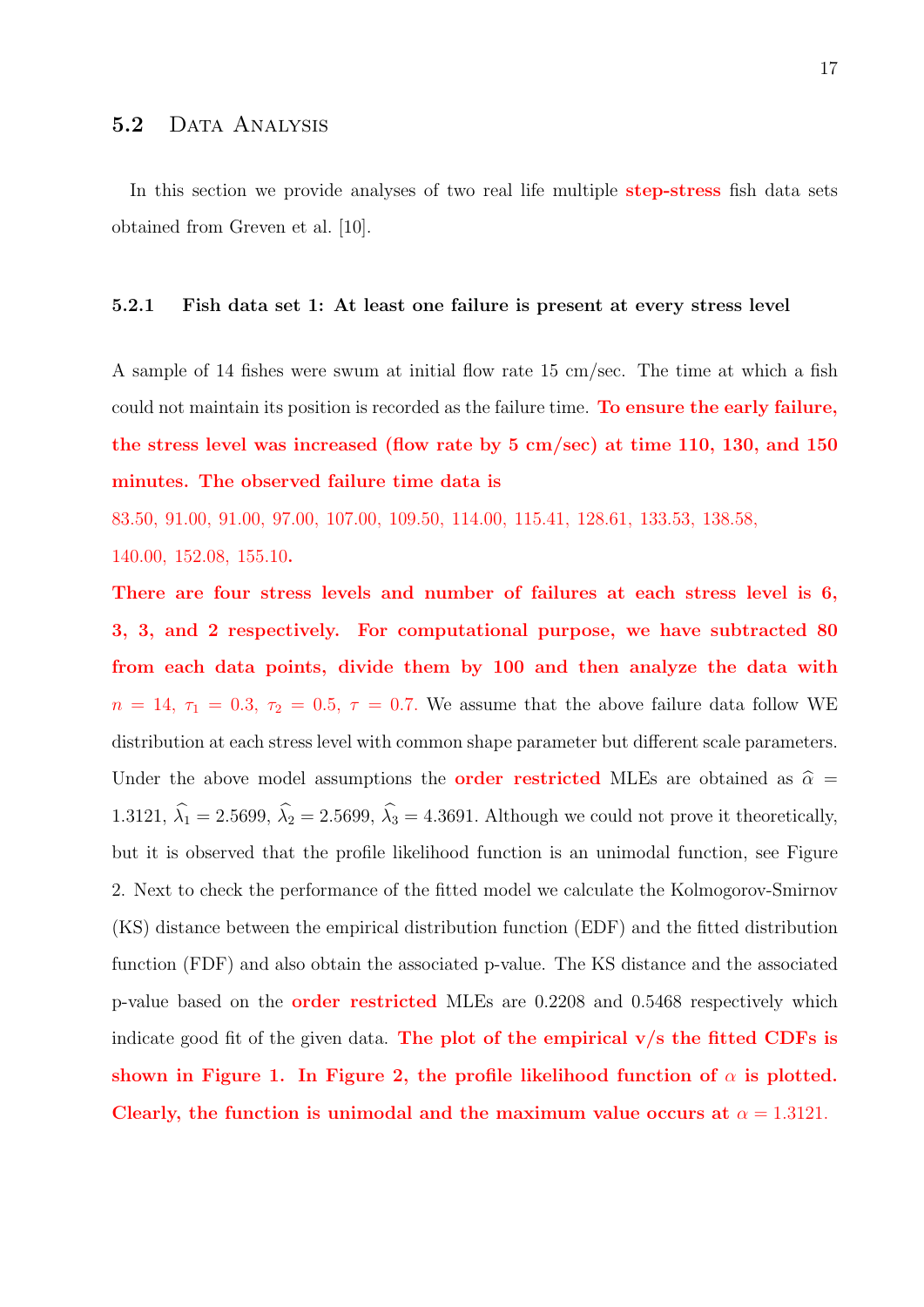As  $\hat{\lambda}_1 = \hat{\lambda}_2$ , it is adequate to provide the CIs based on the assumption  $\lambda_1 = \lambda_2 = \lambda_1^*$  (say). In this case, the resulting likelihood is

$$
L^{\text{Data-1}}(\alpha, \lambda_1^*, \lambda_3 | \text{Data-I}) \propto \alpha^{n_1^* + n_3} \lambda_1^{* n_1^*} \lambda_3^{n_3} \bigg(\prod_{i=1}^{n_1^* + n_3} t_{i:n}^{\alpha - 1}\bigg) e^{-(\lambda_1^* D_1^*(\alpha) + \lambda_3 D_3(\alpha))} \tag{13}
$$

where  $n_1^* = 9$ ,  $n_3 = 3$ , and

$$
D_1^*(\alpha) = \sum_{i=1}^{n_1^*} t_{i:n}^{\alpha} + (n - n_1^*)\tau_2^{\alpha}, \qquad D_3(\alpha) = \sum_{i=n_1^*+1}^{n_1^*+n_3} t_{i:n}^{\alpha} + (n - n_1^* - n_3)\tau^{\alpha} - (n - n_1^*)\tau_2^{\alpha}.
$$
\n(14)

The explicit expressions for elements of the associated Fisher information matrices  $I<sup>Data-I</sup>$  are provided in the Appendix (Section 7.1.2). The  $100(1 - \gamma)\%$  asymptotic confidence intervals for  $\alpha$ ,  $\lambda_1^*$ ,  $\lambda_3$  are respectively

$$
(\widehat{\alpha} \pm z_{1-\frac{\gamma}{2}}\sqrt{W_{11}}), \ \ (\widehat{\lambda}_1^* \pm z_{1-\frac{\gamma}{2}}\sqrt{W_{22}}), \ \ (\widehat{\lambda}_3 \pm z_{1-\frac{\gamma}{2}}\sqrt{W_{33}}),
$$

where  $z_q$  is the upper q– point of a standard normal distribution,  $W_{ij}$  is the  $(i, j)th$  element of the inverse of the Fisher information matrix  $I<sup>Data-I</sup>$ . Asymptotic CIs and bootstrap CIs of model parameters are given in Table (5) and Table (6) respectively.



Figure 1: Plot of empirical and fitted CDFs of Fish data set 1.

In case the lower limit (LL) of the asymptotic CI of any model parameter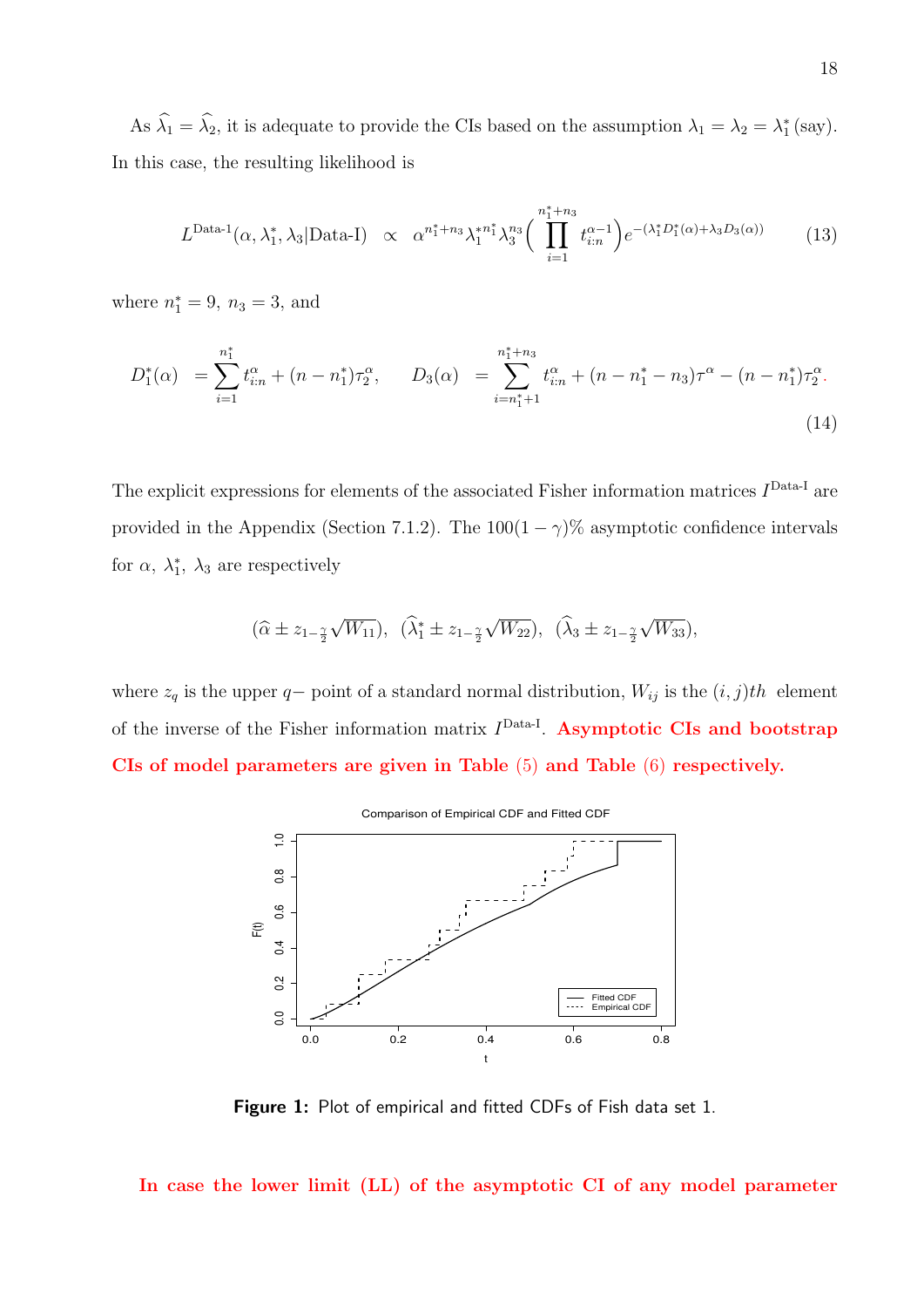**Unimodality of the restricted likelihood function**



Figure 2: Unimodality of the restricted likelihood function in Fish data set 1

turns out to be negative, it is replaced by zero. It can be observed that in all the instances, the length of the asymptotic CIs is small compared to that of the bootstrap CIs.

Table 5: Asymptotic CI of parameters based on the Fish data set 1

|                   |                            | $\alpha$                   | $\lambda_1^*$                    |                            | $\lambda_3$      |                             |  |
|-------------------|----------------------------|----------------------------|----------------------------------|----------------------------|------------------|-----------------------------|--|
| Level             | LL.                        | UL.                        | LL.                              | UL.                        | LL               | UL.                         |  |
| 90%<br>95%<br>99% | 0.6688<br>0.5455<br>0.3046 | 1.9554<br>2.0787<br>2.3196 | 0.5238<br>0.1317<br>$\mathbf{0}$ | 4.6160<br>5.0081<br>5.7744 | 0.1765<br>0<br>0 | 8.5618<br>9.3652<br>10.9354 |  |

Table 6: Bootstrap CI of parameters based on the Fish data set 1

|                      |                            | $\alpha$                   | $\lambda_1^*$              |                            | $\lambda_3$                |                               |  |
|----------------------|----------------------------|----------------------------|----------------------------|----------------------------|----------------------------|-------------------------------|--|
| Level                | LL.                        | UL                         | LL.                        | UL.                        | LL                         | UL                            |  |
| $90\%$<br>95%<br>99% | 0.8407<br>0.7679<br>0.6489 | 2.2401<br>2.4859<br>3.0552 | 1.1921<br>1.0127<br>0.7344 | 5.5605<br>6.3831<br>8.6361 | 2.4146<br>2.1033<br>1.6602 | 12.4913<br>15.4114<br>21.6260 |  |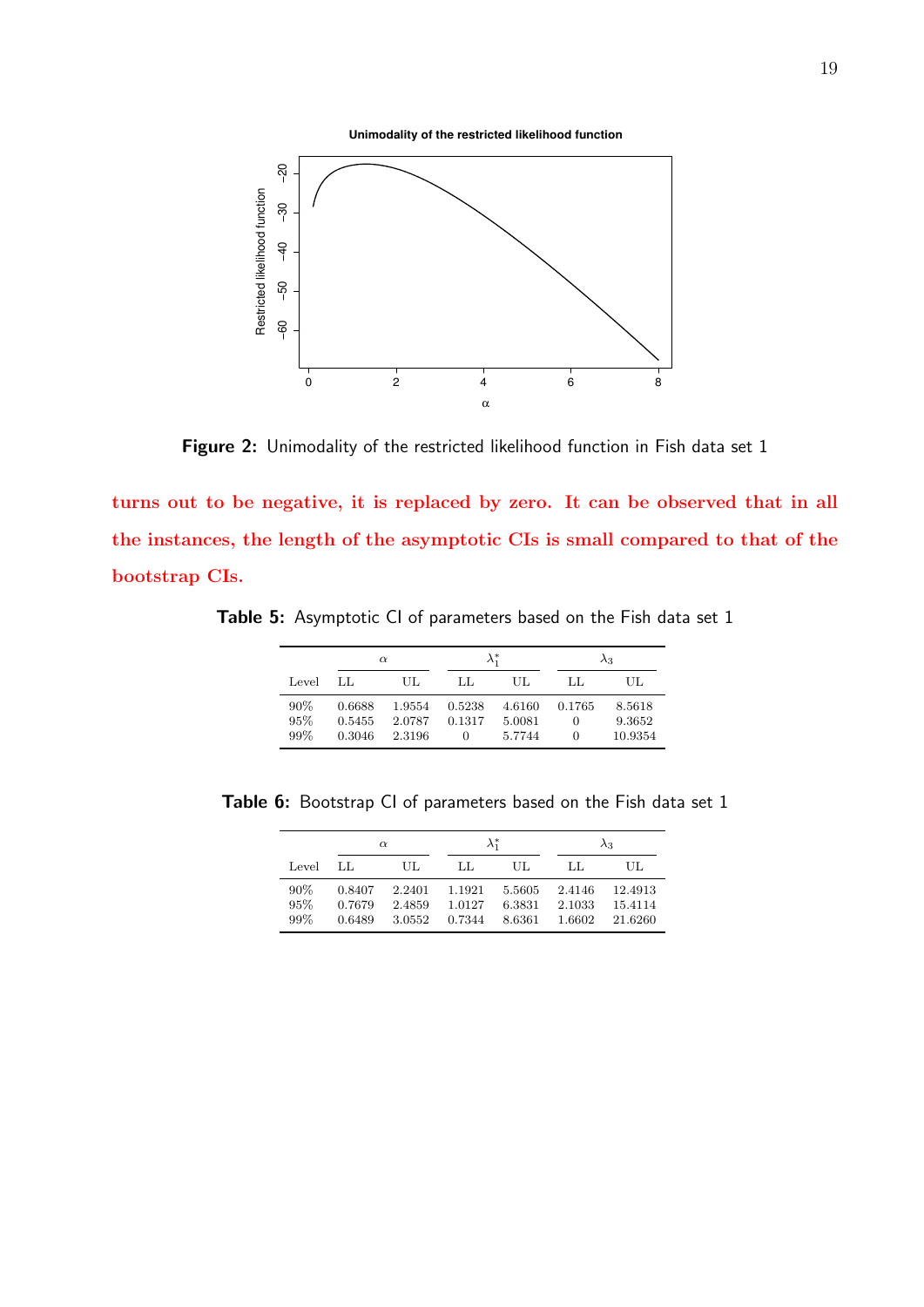#### 5.2.2 Fish data set 2: No failure in at least one of the internal stress levels

A sample of 15 fishes were swum at initial flow rate 15 cm/sec. The time at which a fish could not maintain its position is recorded as the failure time. To ensure the early failure, the stress level was increased (flow rate by 5 cm/sec) at time 110, 130, 150 and 170. The observed failure time data is

91.00, 93.00, 94.00, 98.20, 115.81, 116.00, 116.50, 117.25, 126.75, 127.50, 154.33,

159.50, 164.00, 184.14, 188.33.

There are five stress levels and number of failures at each stress level is 4, 6, 0, 3 and 2 respectively. Here, we consider the first four stress levels and the observations in the fifth stress level are assumed to be censored. For computational purpose, we have subtracted 80 from each data points, divide them by 150 and then analyze the data with  $n = 15$ ,  $\tau_1 =$ 0.20,  $\tau_2$  = 0.33,  $\tau_3$  = 0.46,  $\tau$  = 0.6. We assume that the above failure data follow WE distribution at each stress level with common shape parameter but different scale parameters. Under the above model assumptions the **order restricted** MLEs are obtained as  $\hat{\alpha}$  = 1.2302,  $\hat{\lambda}_1 = 2.3028$ ,  $\hat{\lambda}_2 = 6.268$ ,  $\hat{\lambda}_3 = 6.268$ ,  $\hat{\lambda}_4 = 6.268$ . In this case also the unimodality of the profile likelihood function can be observed in Figure 4. Next to check the performance of the fitted model we calculate the **KS** distance between the **EDF** and the **FDF** and also obtain the associated p-value. The  $\overline{KS}$  distance and the associated p-value based on the order restricted MLEs are 0.1741 and 0.7856 respectively which indicates good fit of the given data. The plot of the empirical  $v/s$  the fitted CDFs is shown in Figure 3. In Figure 4, the profile likelihood function of  $\alpha$  is plotted. Clearly, the function is unimodal and the maximum value occurs at  $\alpha = 1.2302$ .

As  $\hat{\lambda}_2 = \hat{\lambda}_3 = \hat{\lambda}_4$ , it is adequate to provide the CIs based on the assumption  $\lambda_2 = \lambda_3 =$  $\lambda_4 = \lambda_2^*$  (say). In this case, the resulting likelihood is

$$
L^{\text{Data-2}}(\alpha, \lambda_1, \lambda_2^* | \text{Data-2}) \propto \alpha^{n_1 + n_2^*} \lambda_1^{n_1} \lambda_2^{* n_2^*} \Big( \prod_{i=1}^{n_1 + n_2^*} t_{i:n}^{\alpha - 1} \Big) e^{-(\lambda_1 D_1(\alpha) + \lambda_2^* D_2^*(\alpha))} \tag{15}
$$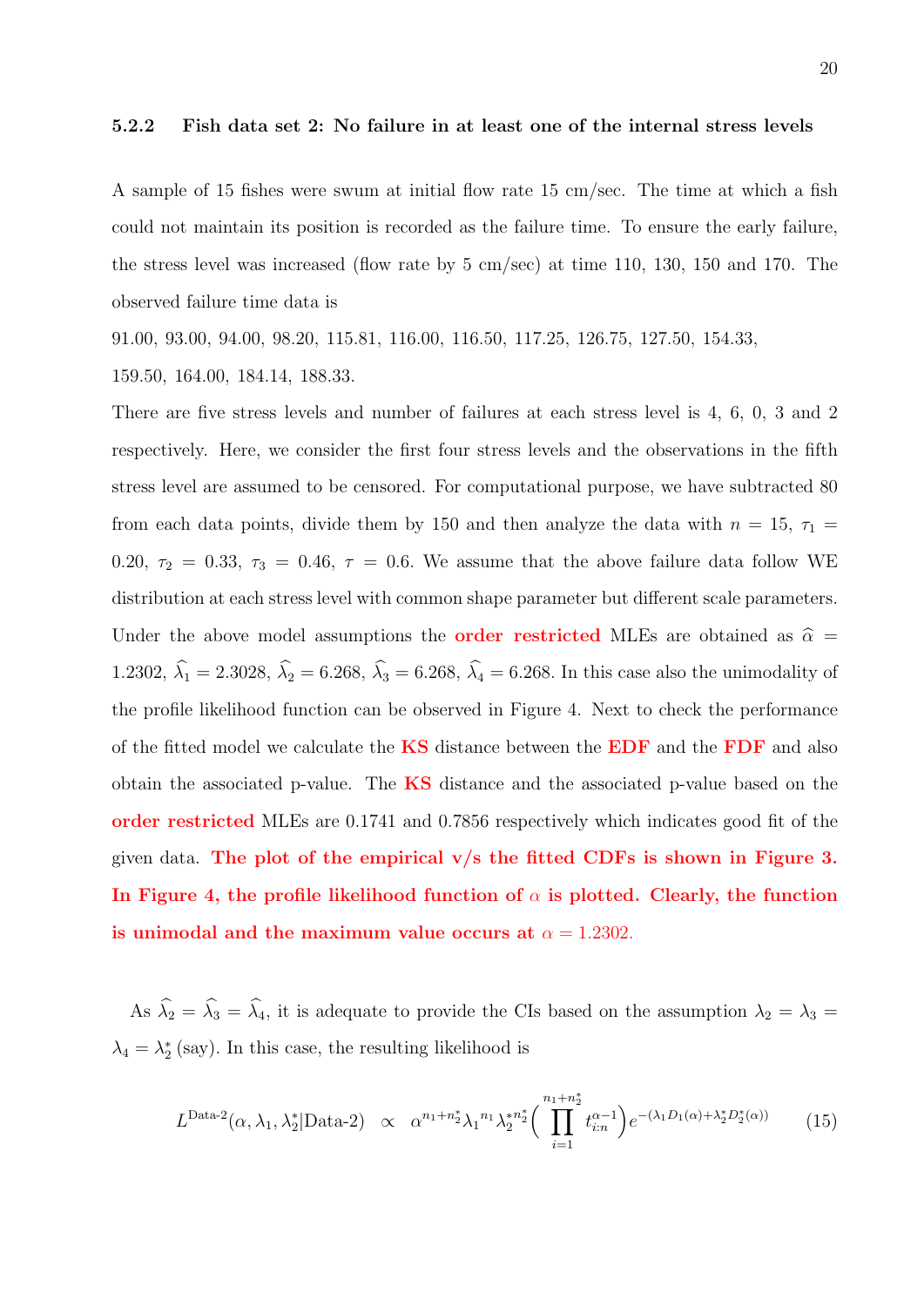where  $n_1 = 4, n_2^* = 9$  and

$$
D_1(\alpha) = \sum_{i=1}^{n_1} t_{i:n}^{\alpha} + (n - n_1)\tau_1^{\alpha}, \qquad D_2^*(\alpha) = \sum_{i=n_1+1}^{n_1+n_2^*} t_{i:n}^{\alpha} + (n - n_1 - n_2^*)\tau^{\alpha} - (n - n_1)\tau_1^{\alpha}.
$$

The explicit expressions for elements of the associated Fisher information matrices  $I<sup>Data-2</sup>$  are provided in the Appendix (Section 7.1.3). The  $100(1 - \gamma)\%$  asymptotic confidence intervals for  $\alpha$ ,  $\lambda_1$ ,  $\lambda_2^*$ , are, respectively

$$
(\widehat{\alpha} \pm z_{1-\frac{\gamma}{2}}\sqrt{X_{11}}), \ \ (\widehat{\lambda}_1 \pm z_{1-\frac{\gamma}{2}}\sqrt{X_{22}}), \ \ (\widehat{\lambda}_2^* \pm z_{1-\frac{\gamma}{2}}\sqrt{X_{33}}),
$$

where  $z_q$  is the upper q– point of a standard normal distribution,  $X_{ij}$  is the  $(i, j)th$  element of the inverse of the Fisher information matrix  $I<sup>Data-2</sup>$ . Asymptotic CIs and bootstrap CIs of model parameters are given in Table (7) and Table (8) respectively.



Figure 3: Plot of empirical and fitted CDFs of Fish data set 2.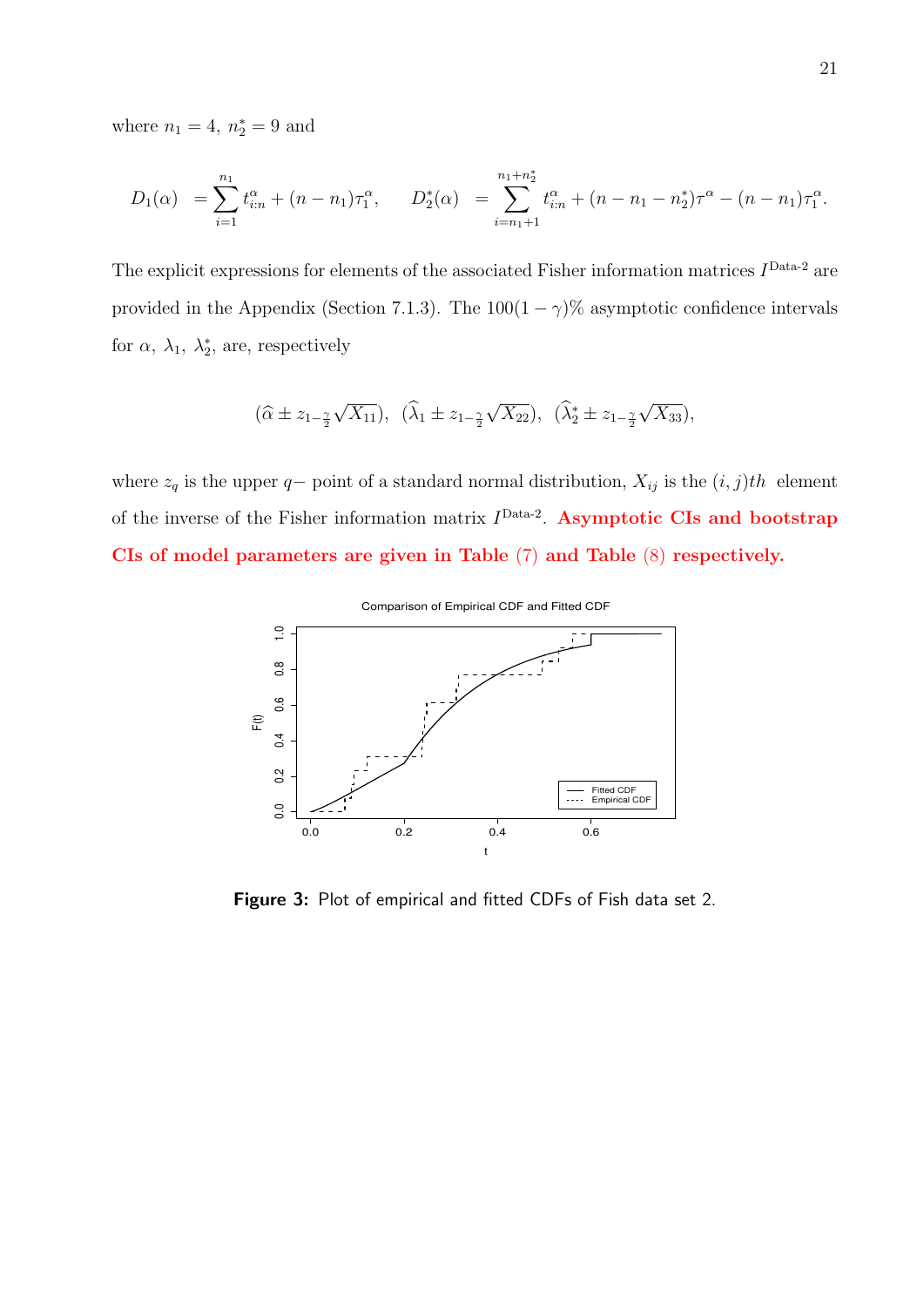**Unimodality of the restricted likelihood function**



Figure 4: Unimodality of the restricted likelihood function in Fish data set 2

Table 7: Asymptotic CI of parameters based on the Fish data set 2

|                      | $\alpha$          |                            | $\lambda_1$                   |                              | $\lambda_{0}^{*}$                    |                               |
|----------------------|-------------------|----------------------------|-------------------------------|------------------------------|--------------------------------------|-------------------------------|
| Level                | LL.               | UL                         | LL.                           | UL                           | LL                                   | UL.                           |
| $90\%$<br>95%<br>99% | $\mathbf{0}$<br>0 | 2.8077<br>3.1100<br>3.7008 | $\theta$<br>0<br>$\mathbf{0}$ | 8.7679<br>10.0069<br>12.4282 | 1.3017<br>0.3499<br>$\left( \right)$ | 11.2359<br>12.1878<br>14.0481 |

Table 8: Bootstrap CI of parameters based on the Fish data set 2

| $\alpha$          |                            |                            |                            | $\lambda_1$                   | $\lambda_2^*$              |                               |  |
|-------------------|----------------------------|----------------------------|----------------------------|-------------------------------|----------------------------|-------------------------------|--|
| Level             | LL                         | UL.                        | LL                         | UL                            | LL.                        | UL.                           |  |
| 90%<br>95%<br>99% | 0.6740<br>0.5912<br>0.4412 | 2.2648<br>2.4320<br>2.7301 | 0.6570<br>0.5035<br>0.3341 | 11.1307<br>13.5393<br>17.9613 | 3.9179<br>3.5025<br>2.7928 | 14.5997<br>16.6727<br>19.1963 |  |

In case the lower limit (LL) of the asymptotic CI of any model parameter turns out to be negative, it is replaced by zero. It can be observed that except for the shape parameter  $\alpha$ , the length of the asymptotic CIs is small compared to that of the bootstrap CIs.

# 6 CONCLUSION:

In this paper, **order restricted** classical inference of the unknown model parameters is considered when the data come from a multiple step-stress model. The lifetime distribution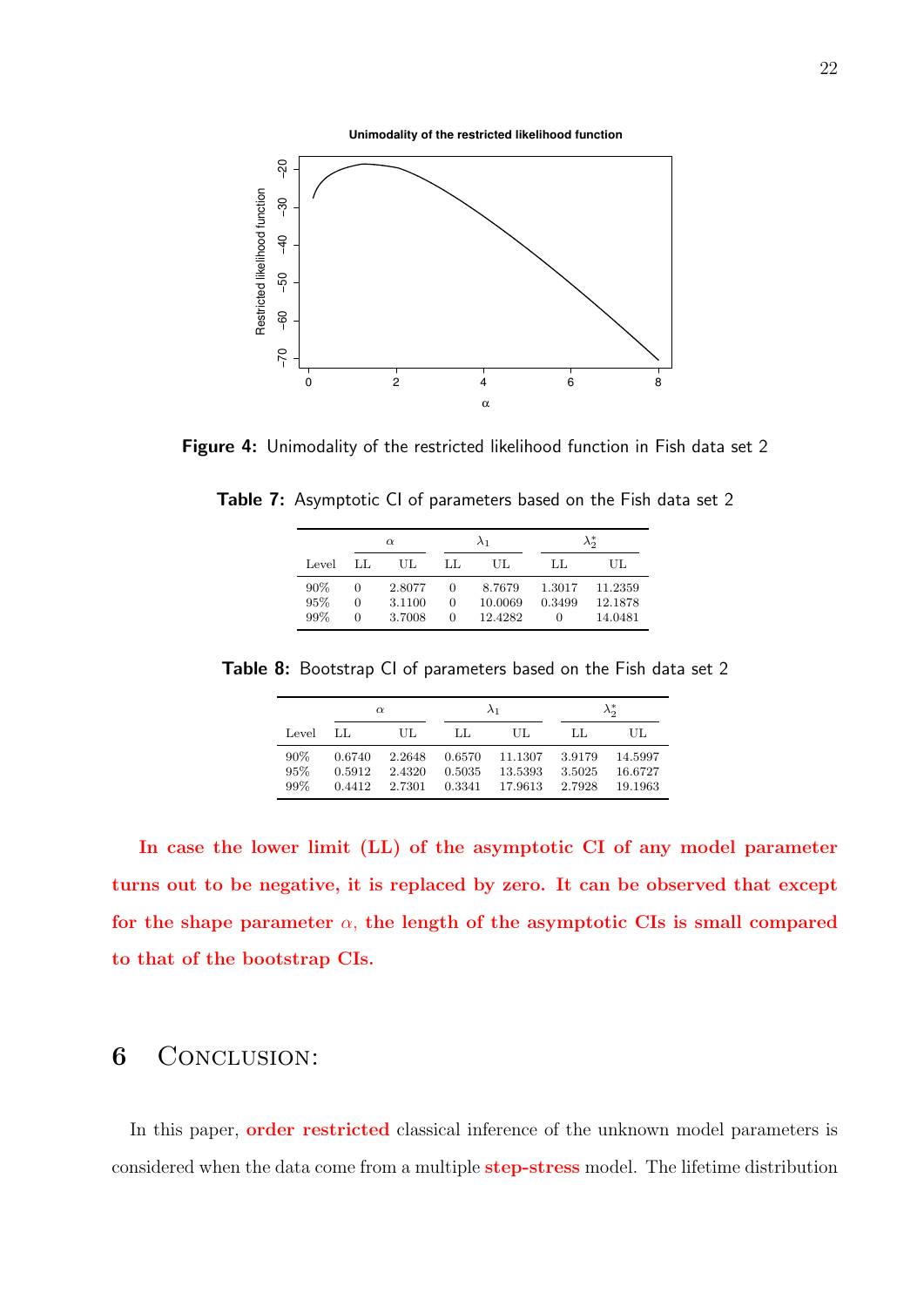at each stress level follows WE distribution and satisfies the TFRM assumptions. The method of generalized isotonic regression is applied to obtain the **order restricted** MLEs. For the fixed shape parameter, the **order restricted** MLEs of the scale parameters can be obtained in closed form. However, to obtain the MLE of the shape parameter, we need to solve a one dimensional optimization problem. Thus, the problem of solving the MLEs becomes simplified. We have performed some simulation studies and it is observed that the MLEs and the associated MSEs are satisfactory. For interval estimation purpose, the asymptotic CIs and the parametric bootstrap CIs are provided for the unknown parameters. Two real data sets have been analyzed and we have observed that the proposed model fits the data well. Our method can be extended to more general lifetime distributions also.

Another interesting work can be the consideration of a more general model referred to as accelerated degradation testing (ADT) framework discussed in Park and Padgett [22] and Liu et al. [17] which incorporates the observed measurements of degradation along with the actual failure times with multiple acceleration variables for inference. But it is not immediate how the order restricted inference can be incorporated in this set up. More work is needed along that direction.

## Acknowledgements:

The authors would like to thank the two unknown reviewers and the Associate Editor for their constructive comments, which have helped to improve the manuscript significantly. Part of the work of the third author has been supported by a SERB, Government of India grant.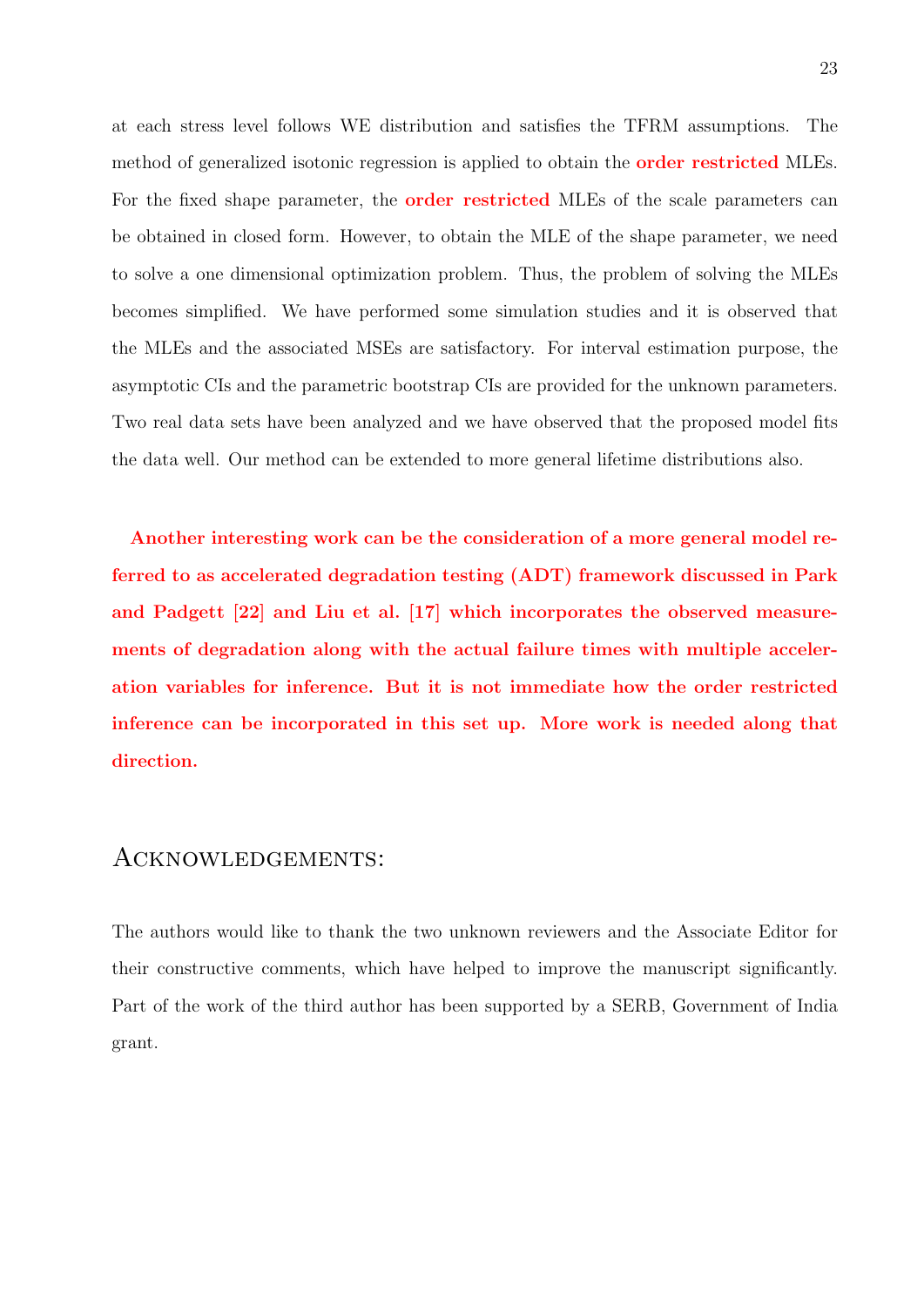# References

- [1] Bagdonavicius, V. Testing the hypothesis of the addative accumulation of damages. Probability Theory and its Applications, 23:403–408, 1978.
- [2] Bagdonavicius, V. B. and Nikulin, M. Accelerated life models: modeling and statistical analysis. Chapman and Hall CRC Press, Boca Raton, Florida, 2002.
- [3] Bai, D. S. and Kim, M. S. Optimum step-stress accelerated life test for Weibull distribution and Type-I censoring. Naval Research Logistics, 40:193–210, 2006.
- [4] Balakrishnan, N. A synthesis of exact inferential results for exponential step-stress models and associated optimal accelerated life-tests. Metrika, 69:351–396, 2009.
- [5] Balakrishnan, N., Beutner, E., and Kateri, M. Order restricted inference for exponential step-stress models. IEEE Transactions on Reliability, 58:132–142, 2009.
- [6] Bhattacharyya, G. K. and Soejoeti, Z. A tampered failure rate model for step-stress accelerated life test. Communication in Statistics - Theory and Methods, 18:1627–1643, 1989.
- [7] Brunk, H., Bartholomew, D., and Bremner, J. Statistical inference under order restrictions. New York;John wiley & Sons, 1972.
- [8] Choi, H. S., Seo, W. S., and Choi, D. K. Prediction of reliability on thermoelectric module through accelerated life test and physics-of-failure. Electronic Materials Letters, 7(3):271, 2011.
- [9] Cox, D. R. Regression models and life-tables. Journal of the Royal Statistical Society. Series B(Methodological), 34:187–220, 1992.
- [10] Greven, S., Bailer, A. J., Kupper, L. L., Muller, K. E., and Craft, J. L. A parametric model for studying organism fitness using step-stress experiments. *Biometrics*, 60(3): 793–799, 2004.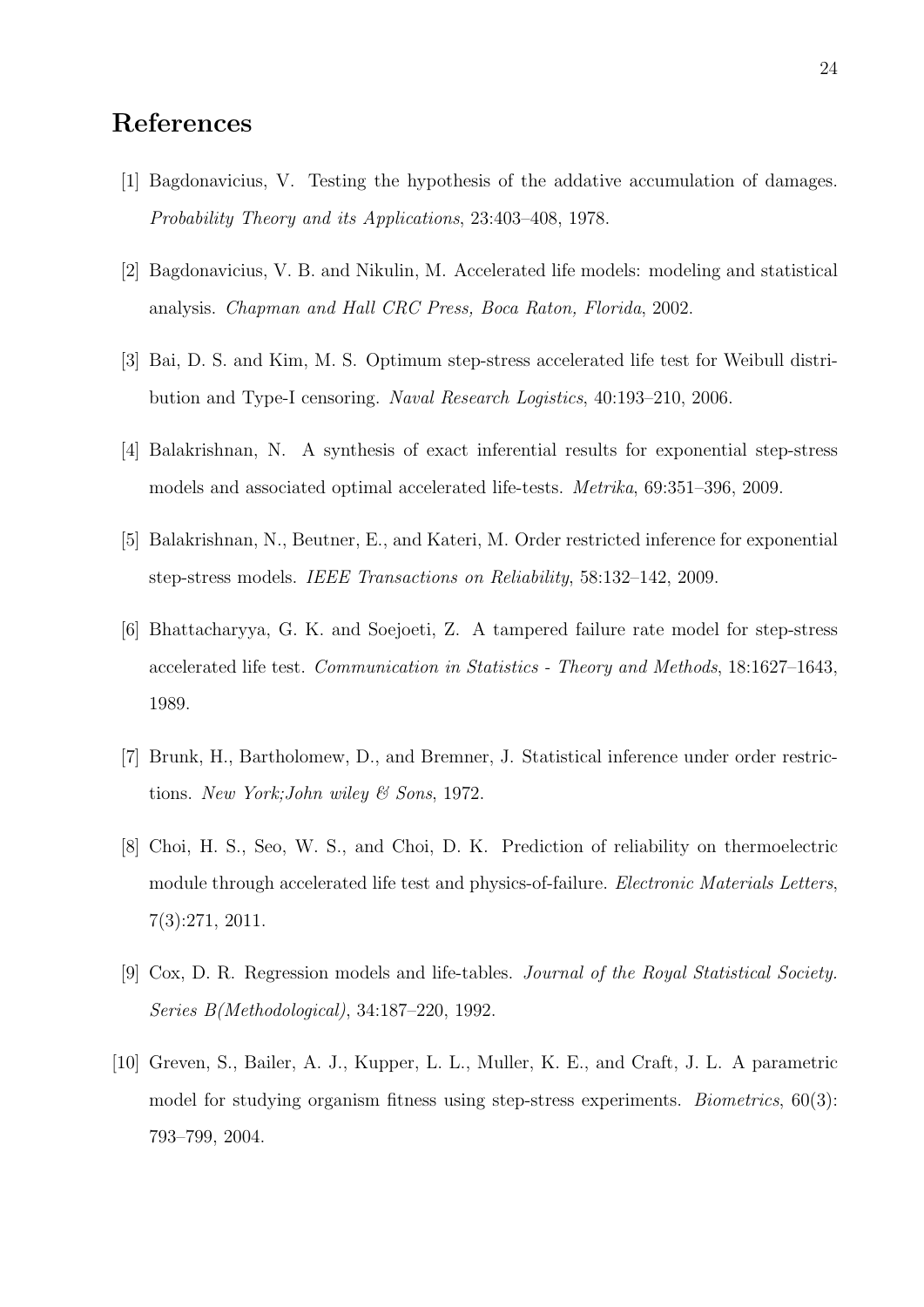- [11] Kateri, M. and Balakrishnan, N. Inference for a simple step-stress model with Type-II censoring, and weibull distributed lifetimes. IEEE Transactions on Reliability, 57(4): 616–626, 2008.
- [12] Kateri, M. and Kamps, U. Inference in step-stress models based on failure rates. Statistical Papers, 56:639–660, 2015.
- [13] Kateri, M. and Kamps, U. Hazard rate modeling of step-stress experiments. Annual Review of Statistics and Its Application, 4:147–168, 2017.
- [14] Khamis, I. H. and Higgins, J. J. A new model for step-stress testing. IEEE Transactions on Reliability, 47:131–134, 1998.
- [15] Komori, Y. Properties of the Weibull cumulative exposure model. *Journal of Applied* Statistics, 33:17–34, 2006.
- [16] Kundu, D. and Ganguly, A. Analysis of step-stress models: existing methods and recent developments. Elsevier/ Academic Press, Amsterdam, The Netherlands, 2017.
- [17] Liu, L., Li, X., and Wang, N. A general accelerated degradation model based on the wiener process. Materials, 9(12):981, 2016.
- [18] Madi, M. T. Multiple step-stress accelerated life test: the tampered failure rate model. Communication in Statistics - Theory and Methods, 22:2631–2639, 1993.
- [19] Meeker, W., Escobar, A., and Hong., Y. Using accelerated life tests results to predict product field reliability. Technometrics, 51(2):146–161, 2009.
- [20] Mondal, S. and Kundu, D. Point and interval estimation of Weibull parameters based on joint progressively censored data. Sankhya, Ser. B, 2018. DOI: https://doi.org/10.1007/s1357.
- [21] Nelson, W. B. Accelerated life testing: step-stress models and data analysis. IEEE Transactions on Reliability, 29:103–108, 1980.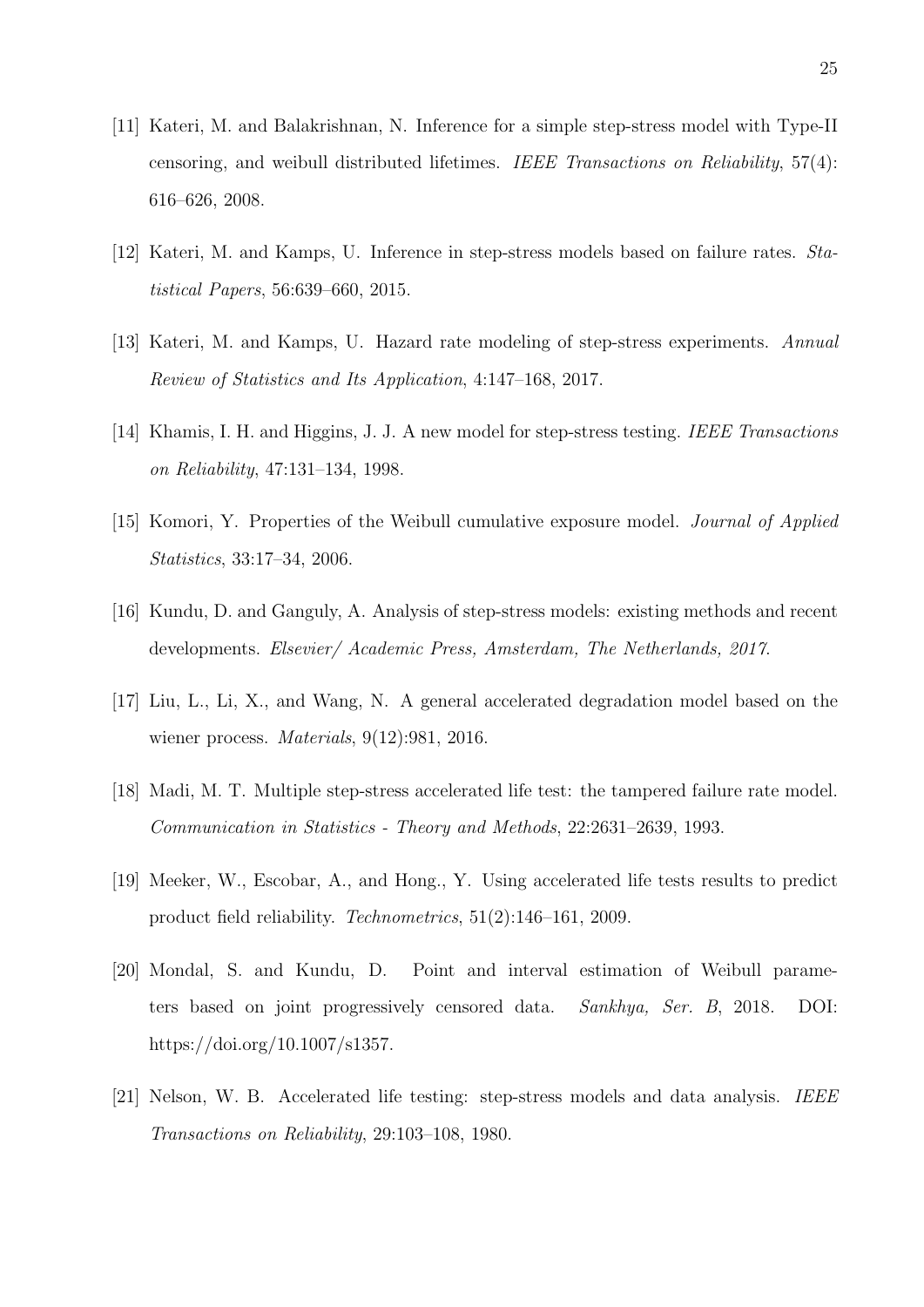- [22] Park, C. and Padgett, W. J. Stochastic degradation models with several accelerating variables. IEEE Transactions on Reliability, 55(2):379–390, 2006.
- [23] Samanta, D., Ganguly, A., Gupta, A., and Kundu, D. On classical and Bayesian order restricted inference for multiple exponential step-stress model. Statistics, 53(1):177–195, 2019.
- [24] Samanta, D., Gupta, A., and Kundu, D. Analysis of Weibull step-stress model in presence of competing risk. IEEE Transactions on Reliability, 68:420 – 438, 2019.
- [25] Samanta, D. and Kundu, D. Order restricted inference of a multiple step-stress model. Computational Statistics and Data Analysis, 117:62 – 75, 2018.
- [26] Sedyakin, N. M. On one physical principle in reliability theory. Technical Cybernatics, 3:80–87, 1966.
- [27] Tian, X. Cooling fan reliability: failure criteria, accelerated life testing, modeling and qualification. RAMS'06. Annual Reliability and Maintainability Symposium. IEEE., 6: 380–384, 2006.
- [28] Wang, R. H. and Fei, H. L. Uniqueness of the maximum likelihood estimate of the weibull distribution tampered failure rate model. Communications in Statistics-Theory and Methods, 32(12):2321–2338, 2003.
- [29] Willihnganz, E. Accelerated life testing of stationary batteries. Electrochem. Technol.;(United States),1968, 6.
- [30] Yang., G. Life cycle reliability engineering. John wiley  $\mathcal{C}$  Sons, 2007.
- [31] Yang., G. Accelerated life test plans for predicting warranty cost. IEEE Transactions on Reliability, 59(4):628–634, 2010.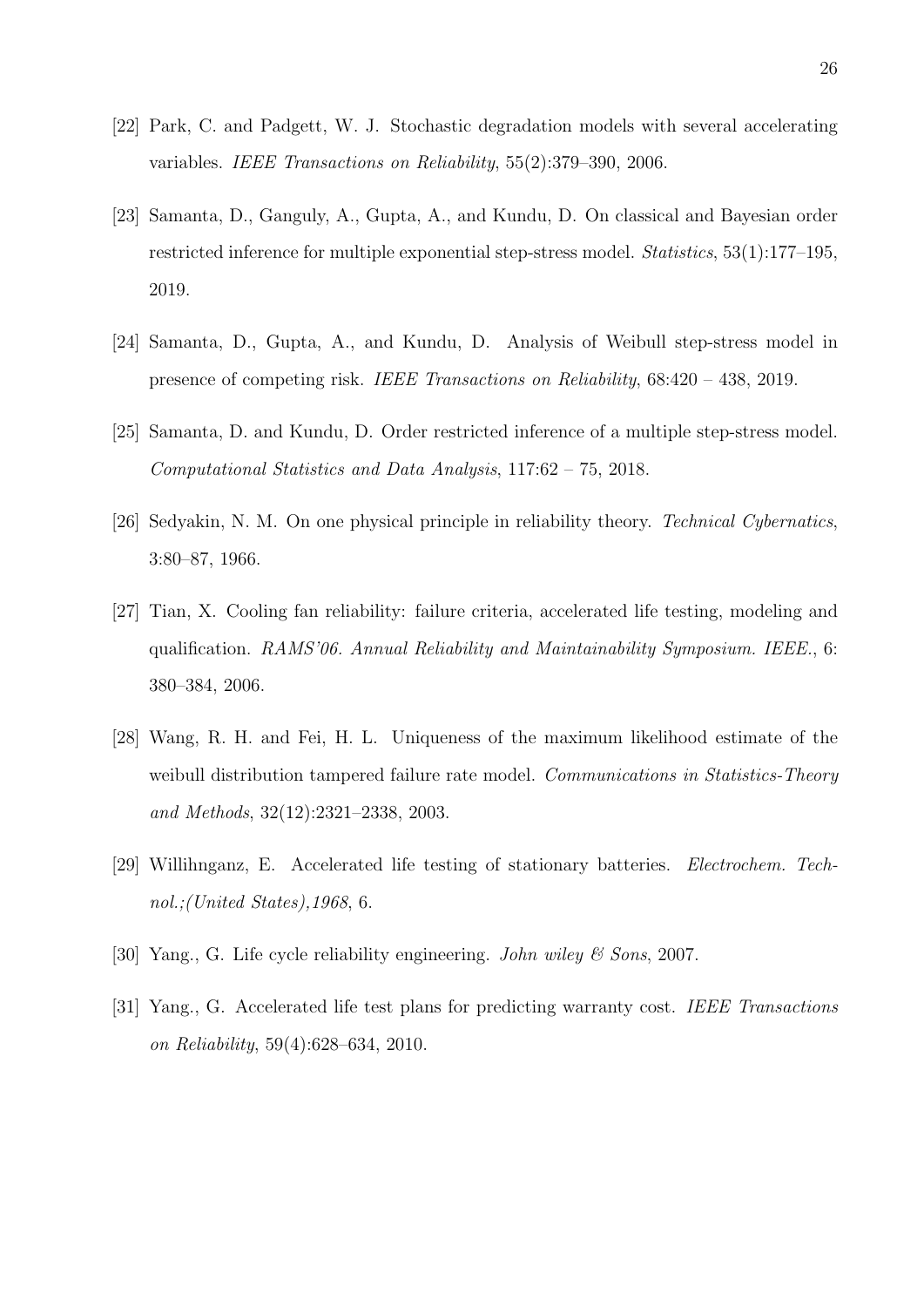## 7 Appendix

#### 7.1 Proof of Lemma 1

Before going to the main proof, we briefly introduce here the generalized isotonic regression problem, see Brunk et al. [7] in this respect.

Let A be a finite set,  $g(.)$  be an arbitrary given function on A and  $w(.)$  be a given positive weight function on A. Also, assume that  $\Phi(.)$  is a convex function finite on an interval J, containing the range of the function  $g(.)$  and infinite elsewhere. Further,  $\phi(.)$  is the derivative of  $\Phi(.)$  defined and finite on J. Clearly,  $\phi(.)$  is non decreasing. Let us define for the numbers  $u$  and  $v$ , the function

$$
\Delta(u,v) = \Delta_{\phi}(u,v) = \begin{cases} \Phi(u) - \Phi(v) - (u-v)\phi(v) & \text{if } u, v \in J \\ \infty & \text{if } v \in J, u \notin J. \end{cases}
$$
(16)

**Theorem 4.** If  $f(.)$  is isotonic on A and if the range of  $f(.)$  is in J, then  $g^*$ , the generalized isotonic regression of g with weights w minimizes  $\sum$ x∈A  $\Delta[g(x),f(x)]w(x)$  in the class of isotonic functions  $f(.)$  with range in J and is given by

$$
g^*(x_i) = \min_{t \ge i} \max_{s \le i} \frac{\sum_{r=s}^t g(x_r) w(x_r)}{\sum_{r=s}^t w(x_r)}
$$

Proof. See Chapter 1 of Brunk et al. [7]

For fixed  $\alpha$ , the problem here is to maximize the following likelihood function

$$
L(\lambda_1, \lambda_2, \dots, \lambda_{m+1} | \alpha, \mathcal{D}) = \alpha^{\bar{n}_{m+1}} \left\{ \prod_{j=1}^{m+1} \lambda_j^{n_j} \right\} \exp \left\{ - \sum_{j=1}^{m+1} \lambda_j D_j(\alpha) \right\} \left\{ \prod_{i=1}^{\bar{n}_{m+1}} t_{i:n}^{\alpha - 1} \right\} \tag{17}
$$

 $\Box$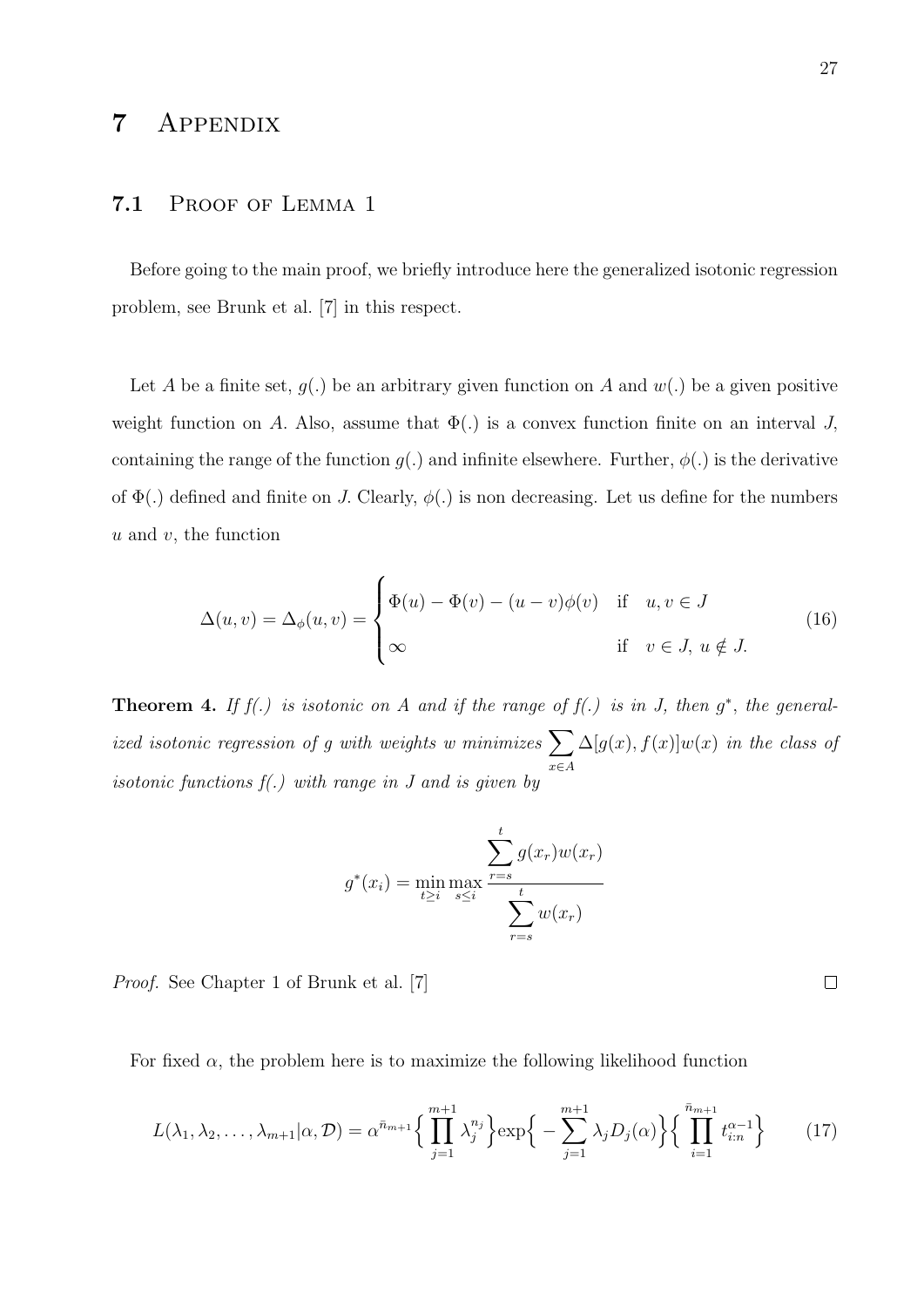with respect to  $\lambda_i$ ,  $i \in I$  based on the order restriction  $\lambda_1 \leq \lambda_2 \leq \ldots \leq \lambda_{m+1}$ . Now

$$
\max_{\lambda_1 \leq \lambda_2 \leq \ldots \leq \lambda_{m+1}} L(\lambda_1, \lambda_2, \ldots, \lambda_{m+1} | \alpha, \mathcal{D}) = \max_{\lambda_1 \leq \lambda_2 \leq \ldots \leq \lambda_{m+1}} \left\{ \prod_{j \in I} \lambda_j^{n_j} e^{-\lambda_j D_j(\alpha)} \right\}
$$

As  $log(x)$  is a monotonically increasing function, this is equivalent to

$$
\max_{\lambda_1 \leq \lambda_2 \leq \dots \leq \lambda_{m+1}} \left\{ \sum_{j \in I} [n_j \log \lambda_j - \lambda_j D_j(\alpha)] \right\} = \max_{\lambda_1 \leq \lambda_2 \leq \dots \leq \lambda_{m+1}} \left\{ \sum_{j \in I} [-n_j \log(\frac{1}{\lambda_j}) - \frac{D_j(\alpha)}{\frac{1}{\lambda_j}}] \right\}
$$
  

$$
= \max_{\frac{1}{\lambda_1} \geq \frac{1}{\lambda_2} \geq \dots \geq \frac{1}{\lambda_{m+1}}} \sum_{j \in I} \left\{ [-\log(\frac{1}{\lambda_j}) - \frac{D_j(\alpha)}{\frac{n_j}{\lambda_j}}] n_j \right\}
$$
  

$$
= \min_{\frac{1}{\lambda_1} \geq \frac{1}{\lambda_2} \geq \dots \geq \frac{1}{\lambda_{m+1}}} \sum_{j \in I} \left\{ [\log(\frac{1}{\lambda_j}) + \frac{D_j(\alpha)}{\frac{n_j}{\lambda_j}}] n_j \right\}.
$$

Considering the convex function  $\Phi(u) = -\log u$ ,  $\Delta_{\phi}(g(x), f(x)) = -\log g(x) + \log f(x) + \Delta_{\phi}(g(x), f(x))$  $g(x)-f(x)$  $\frac{f(x)-f(x)}{f(x)}$ . Now the problem

Minimize 
$$
\sum_{x \in A} \Delta_{\Phi}[g(x), f(x)]w(x)
$$

subject to  $f$  is isotonic, is equivalent to

Minimize 
$$
\sum_{x \in A} [\log f(x) + \frac{g(x)}{f(x)}] w(x)
$$

subject to f is isotonic. Let  $A = \{1, 2, ..., m+1\}$ ,  $g(j) = \frac{D_j(\alpha)}{n_j}$ ,  $f(j) = \frac{1}{\lambda_j}$ ,  $w(j) = n_j$ ,  $j \in I$ . By Theorem  $(4)$ ,  $g^*$ , the generalized isotonic regression of g solves the problem and is given by

$$
\frac{1}{\widetilde{\lambda_k}^{(\alpha)}} = \left[\min_{s \leq k} \max_{t \geq k} \frac{\sum_{r=s}^t D_r(\alpha)}{\sum_{r=s}^t n_r}\right], \ s, k, t \in I.
$$

Thus, using the invariance property of the MLEs, the result follows.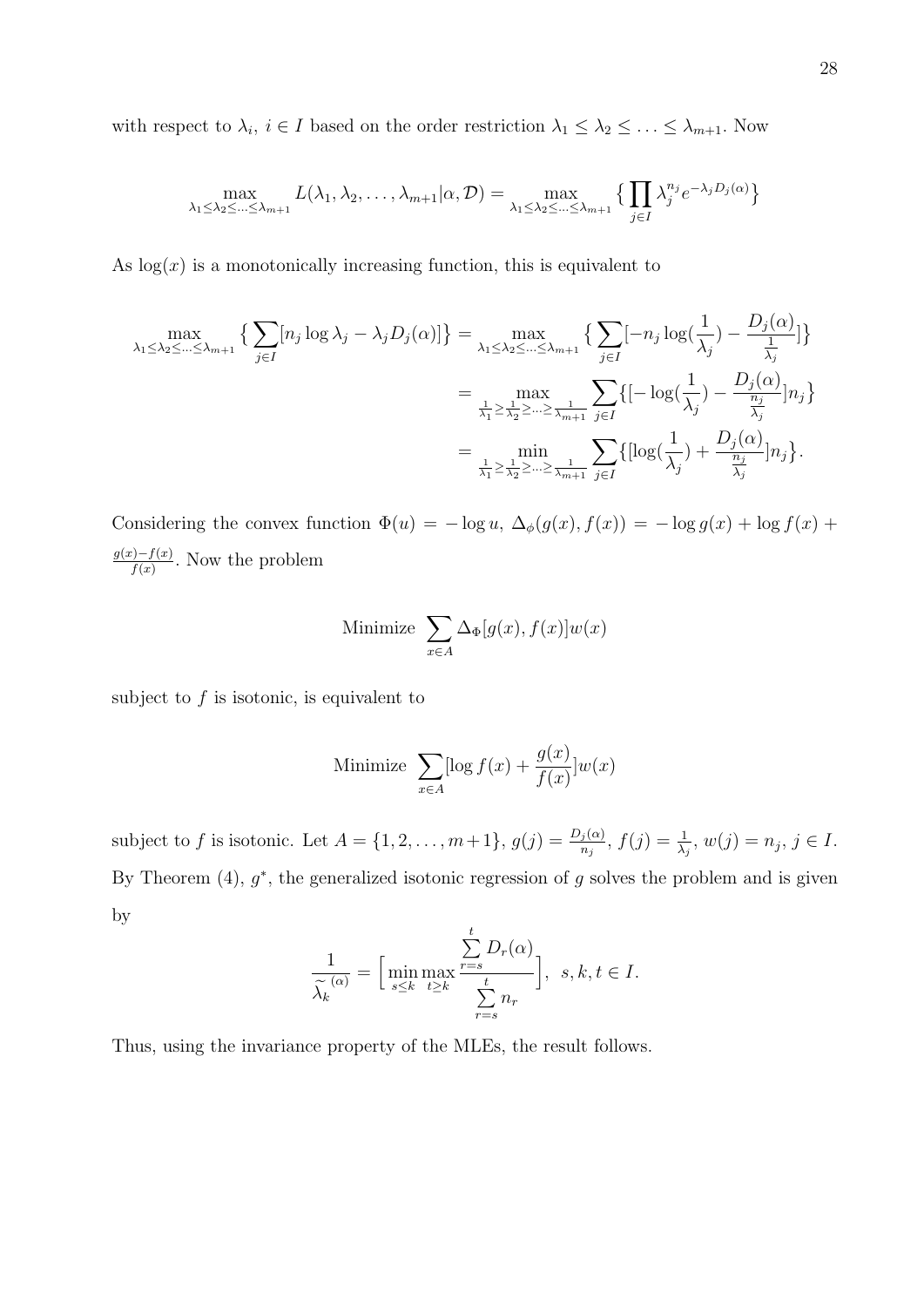### 7.2 Proof of Lemma 2

For fixed  $\alpha$ , the problem here is to maximize the following likelihood function

$$
L(\lambda_{i_1}, \lambda_{i_2}, \dots, \lambda_{i_{|\tilde{I}|}} | \alpha, \mathcal{D}) = \alpha^{\bar{n}_{m+1}} \prod_{j \in \tilde{I}} \lambda_j^{n_j} \exp\Big\{-\sum_{j \in \tilde{I}} \lambda_j D_j(\alpha)\Big\} \Big\{\prod_{i=1}^{\bar{n}_{m+1}} t_{i:n}^{\alpha-1}\Big\}.
$$
 (18)

with respect to  $\lambda_i, i \in \tilde{I}$  based on the order restriction  $\lambda_{i_1} \leq \lambda_{i_2} \leq \ldots \lambda_{i_{|\tilde{I}|}}$ . Now

$$
\max_{\lambda_{i_1} \leq \lambda_{i_2} \leq \ldots \leq \lambda_{i_{\vert \tilde{I} \vert}}} L(\lambda_1, \lambda_2, \ldots, \lambda_{m+1} | \alpha, \mathcal{D}) = \max_{\lambda_{i_1} \leq \lambda_{i_2} \leq \ldots \leq \lambda_{i_{\vert \tilde{I} \vert}}} \big\{ \prod_{j \in \tilde{I}} \lambda_j^{n_j} e^{-\lambda_j D_j(\alpha)} \big\}
$$

As  $log(x)$  is a monotonically increasing function, this is equivalent to

$$
\max_{\lambda_{i_1} \leq \lambda_{i_2} \leq \ldots \leq \lambda_{i_{|\tilde{I}|}}} \left\{ \sum_{j \in \tilde{I}} [n_j \log \lambda_j - \lambda_j D_j(\alpha)] \right\} = \max_{\lambda_{i_1} \leq \lambda_{i_2} \leq \ldots \leq \lambda_{i_{|\tilde{I}|}}} \left\{ \sum_{j \in \tilde{I}} [-n_j \log(\frac{1}{\lambda_j}) - \frac{D_j(\alpha)}{\frac{1}{\lambda_j}}] \right\}
$$
\n
$$
= \max_{\frac{1}{\lambda_{i_1}} \geq \frac{1}{\lambda_{i_2}} \geq \ldots \geq \frac{1}{\lambda_{i_{|\tilde{I}|}}}} \sum_{j \in \tilde{I}} \left\{ [-\log(\frac{1}{\lambda_j}) - \frac{D_j(\alpha)}{\frac{n_j}{\lambda_j}}] n_j \right\}
$$
\n
$$
= \min_{\frac{1}{\lambda_{i_1}} \geq \frac{1}{\lambda_{i_2}} \geq \ldots \geq \frac{1}{\lambda_{i_{|\tilde{I}|}}}} \sum_{j \in \tilde{I}} \left\{ [\log(\frac{1}{\lambda_j}) + \frac{D_j(\alpha)}{\frac{n_j}{\lambda_j}}] n_j \right\}.
$$

Considering the convex function  $\Phi(u) = -\log u$ ,  $\Delta_{\phi}(g(x), f(x)) = -\log g(x) + \log f(x) + \Delta_{\phi}(g(x), f(x))$  $g(x)-f(x)$  $\frac{f(x)-f(x)}{f(x)}$ . Now the problem

Minimize 
$$
\sum_{x \in A} \Delta_{\Phi}[g(x), f(x)]w(x)
$$

subject to  $f$  is isotonic, is equivalent to

Minimize 
$$
\sum_{x \in A} [\log f(x) + \frac{g(x)}{f(x)}] w(x)
$$

subject to f is isotonic. Let  $A = \{i_1, i_2, \ldots, i_{|\tilde{I}|}\}, g(j) = \frac{D_j(\alpha)}{n_j}, f(j) = \frac{1}{\lambda_j}, w(j) = n_j, j \in \tilde{I}$ . By Theorem  $(4)$ ,  $g^*$ , the generalized isotonic regression of g solves the problem and is given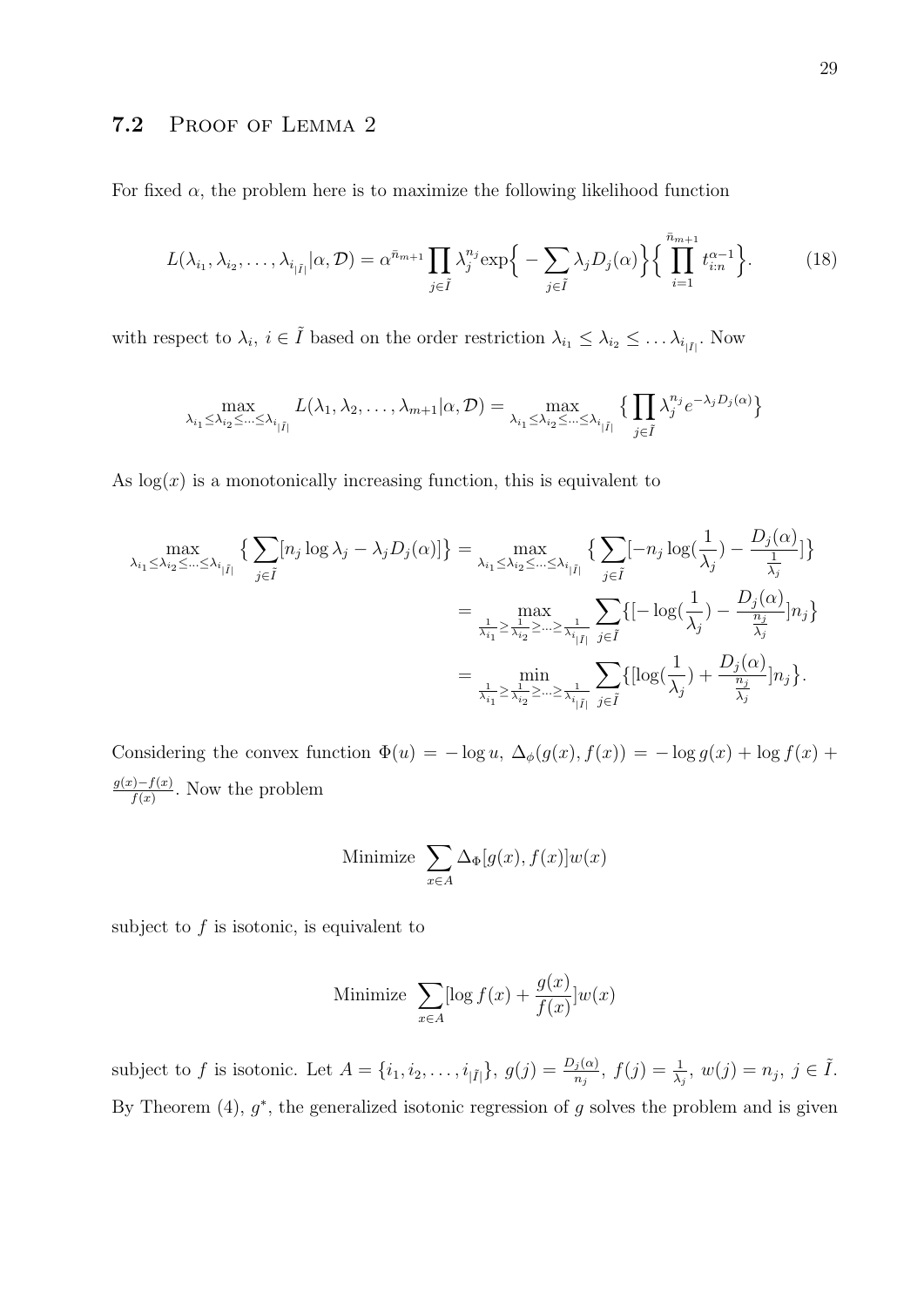by

$$
\frac{1}{\widetilde{\lambda_k}^{(\alpha)}} = \Big[\min_{s \leq k} \max_{t \geq k} \frac{\sum_{r=s}^{t} D_r(\alpha)}{\sum_{r=s}^{t} n_r}\Big], s, k, t \in \widetilde{I}
$$

Thus, using the invariance property of the MLEs, the result follows.

## 7.3 Proof of Lemma 3

For the fixed shape parameter  $\alpha$ , the likelihood function  $L(\lambda_1, \lambda_2, \ldots, \lambda_{m+1} | \alpha, \mathcal{D})$  can be expressed as

$$
\underbrace{\exp\left\{-\sum_{j=1}^{i_1-1} \lambda_j D_j(\alpha)\right\}}_{A_1} \times \underbrace{\left\{\prod_{j=i_1}^{\max(\tilde{I})} \lambda_j^{n_j}\right\}}_{\times \exp\left\{-\sum_{j=i_1}^{\max(\tilde{I})} \lambda_j D_j(\alpha)\right\}}_{i \notin \tilde{I}, i_1 \leq i \leq |\tilde{I}|}
$$
(19)

For fixed  $\lambda_i, i \notin \tilde{I}$ ,  $A_2$  in (19) is maximized at  $\lambda_j^{*(\alpha)} = \tilde{\lambda_j}^{(\alpha)}$ ,  $j \in \tilde{I}$ . Note that,  $\lambda_j^{*(\alpha)}$  $j^{*(\alpha)}, j \in \tilde{I}$ does not depend on  $\lambda_i, i \in \tilde{I}$ . Now, for the fixed shape parameter  $\alpha$ ,  $\exp\{-\lambda_j D_j(\alpha)\}\$ is a decreasing function of  $\lambda_j$ . Hence, given the natural order restriction on the scale parameters i.e  $\lambda_1 \leq \ldots \leq \lambda_{m+1}$ ,  $A_3$  is maximized at  $\lambda_k^{*(\alpha)} = \tilde{\lambda}_{i(k)}^{(\alpha)}$ ,  $k \notin \tilde{I}$ ,  $i_1 \leq k \leq |\tilde{I}|$ .

## 7.4 Elements of Fisher Information Matrix

The elements of the Fisher information matrix

$$
I(\alpha, \lambda_1, \lambda_2, \lambda_3) = \begin{bmatrix} -\frac{\partial^2 l}{\partial \alpha^2} & -\frac{\partial^2 l}{\partial \alpha \partial \lambda_1} & -\frac{\partial^2 l}{\partial \alpha \partial \lambda_2} & -\frac{\partial^2 l}{\partial \alpha \partial \lambda_3} \\ -\frac{\partial^2 l}{\partial \lambda_1 \partial \alpha} & -\frac{\partial^2 l}{\partial \lambda_1^2} & -\frac{\partial^2 l}{\partial \lambda_1 \partial \lambda_2} & -\frac{\partial^2 l}{\partial \lambda_1 \partial \lambda_3} \\ -\frac{\partial^2 l}{\partial \lambda_2 \partial \alpha} & -\frac{\partial^2 l}{\partial \lambda_2 \partial \lambda_1} & -\frac{\partial^2 l}{\partial \lambda_2^2} & -\frac{\partial^2 l}{\partial \lambda_2 \partial \lambda_3} \\ -\frac{\partial^2 l}{\partial \lambda_3 \partial \alpha} & -\frac{\partial^2 l}{\partial \lambda_3 \partial \lambda_1} & -\frac{\partial^2 l}{\partial \lambda_3 \partial \lambda_2} & -\frac{\partial^2 l}{\partial \lambda_3^2} \end{bmatrix}
$$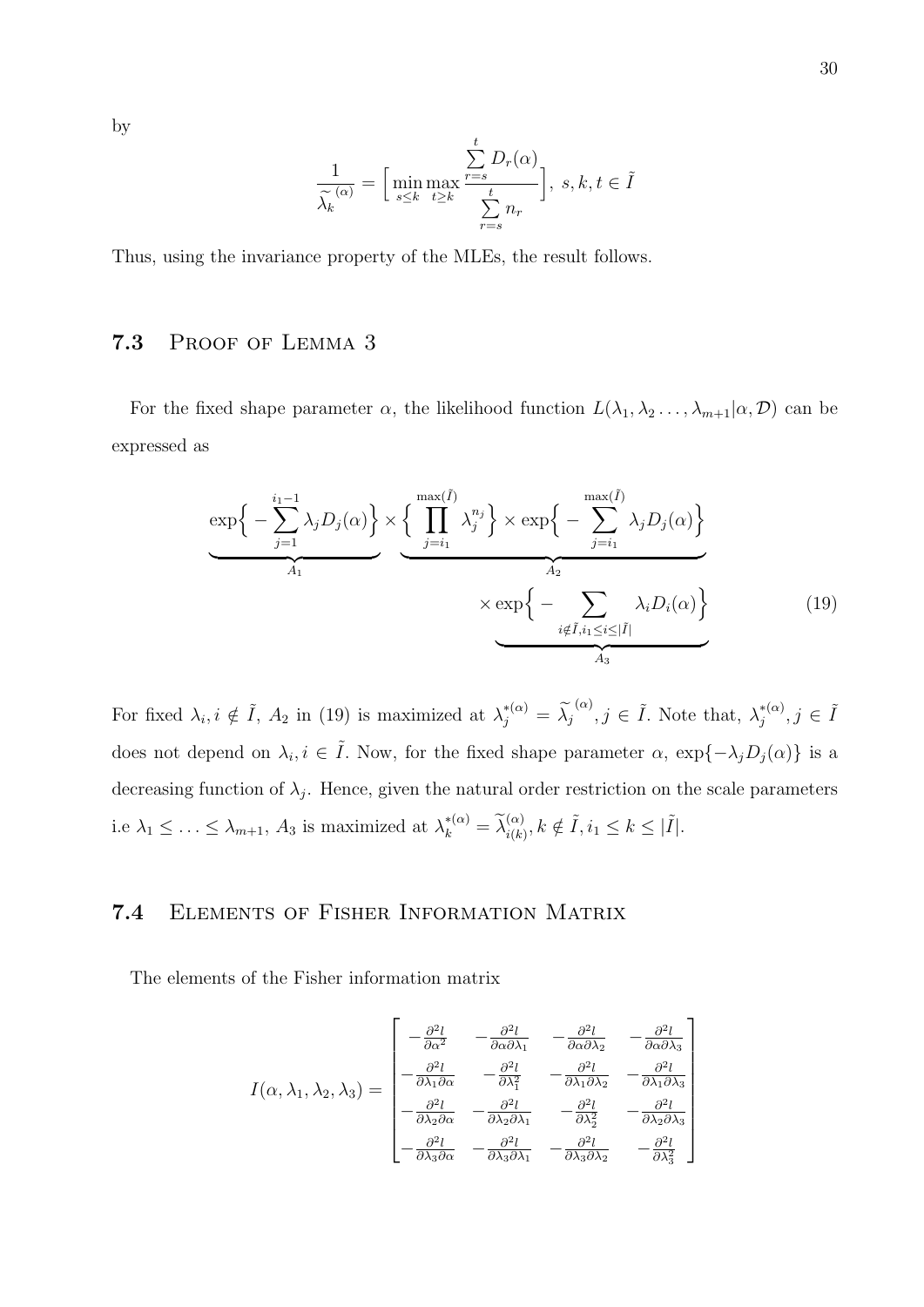can be expressed as follows.

$$
\frac{\partial^2 l}{\partial \alpha^2} = -\frac{n_1 + n_2 + n_3}{\alpha^2} - \lambda_1 D_1''(\alpha) - \lambda_2 D_2''(\alpha) - \lambda_3 D_3''(\alpha),
$$
  
\n
$$
\frac{\partial^2 l}{\partial \lambda_1^2} = -\frac{n_1}{\lambda_1^2}, \frac{\partial^2 l}{\partial \lambda_2^2} = -\frac{n_2}{\lambda_2^2}, \frac{\partial^2 l}{\partial \lambda_3^2} = -\frac{n_3}{\lambda_3^2},
$$
  
\n
$$
\frac{\partial^2 l}{\partial \alpha \partial \lambda_1} = \frac{\partial^2 l}{\partial \lambda_1 \partial \alpha} = -D_1'(\alpha),
$$
  
\n
$$
\frac{\partial^2 l}{\partial \alpha \partial \lambda_2} = \frac{\partial^2 l}{\partial \lambda_2 \partial \alpha} = -D_2'(\alpha),
$$
  
\n
$$
\frac{\partial^2 l}{\partial \alpha \partial \lambda_3} = \frac{\partial^2 l}{\partial \lambda_3 \partial \alpha} = -D_3'(\alpha),
$$
  
\n
$$
\frac{\partial^2 l}{\partial \lambda_1 \partial \lambda_2} = \frac{\partial^2 l}{\partial \lambda_2 \partial \lambda_1} = \frac{\partial^2 l}{\partial \lambda_2 \partial \lambda_3} = \frac{\partial^2 l}{\partial \lambda_3 \partial \lambda_2} = \frac{\partial^2 l}{\partial \lambda_1 \partial \lambda_3} = \frac{\partial^2 l}{\partial \lambda_3 \partial \lambda_1} = 0.
$$

where

$$
D'_{1}(\alpha) = \sum_{i=1}^{\overline{n}_{1}} t_{i:n}^{\alpha} \ln t_{i:n} + (n - \overline{n}_{1}) \tau_{1}^{\alpha} \ln \tau_{1},
$$
  
\n
$$
D'_{2}(\alpha) = \sum_{i=\overline{n}_{1}+1}^{\overline{n}_{2}} t_{i:n}^{\alpha} \ln t_{i:n} + (n - \overline{n}_{2}) \tau_{2}^{\alpha} \ln \tau_{2} - (n - \overline{n}_{1}) \tau_{1}^{\alpha} \ln \tau_{1},
$$
  
\n
$$
D'_{3}(\alpha) = \sum_{i=\overline{n}_{2}+1}^{\overline{n}_{3}} t_{i:n}^{\alpha} \ln t_{i:n} + (n - \overline{n}_{3}) \tau^{\alpha} \ln \tau - (n - \overline{n}_{2}) \tau_{2}^{\alpha} \ln \tau_{2},
$$
  
\n
$$
D''_{1}(\alpha) = \sum_{i=1}^{\overline{n}_{1}} t_{i:n}^{\alpha} (\ln t_{i:n})^{2} + (n - \overline{n}_{1}) \tau_{1}^{\alpha} (\ln \tau_{1})^{2},
$$
  
\n
$$
D''_{2}(\alpha) = \sum_{i=\overline{n}_{1}+1}^{\overline{n}_{2}} t_{i:n}^{\alpha} (\ln t_{i:n})^{2} + (n - \overline{n}_{2}) \tau_{2}^{\alpha} (\ln \tau_{2})^{2} - (n - \overline{n}_{1}) \tau_{1}^{\alpha} (\ln \tau_{1})^{2},
$$
  
\n
$$
D''_{3}(\alpha) = \sum_{i=\overline{n}_{2}+1}^{\overline{n}_{3}} t_{i:n}^{\alpha} (\ln t_{i:n})^{2} + (n - \overline{n}_{3}) \tau^{\alpha} (\ln \tau)^{2} - (n - \overline{n}_{2}) \tau_{2}^{\alpha} (\ln \tau_{2})^{2}.
$$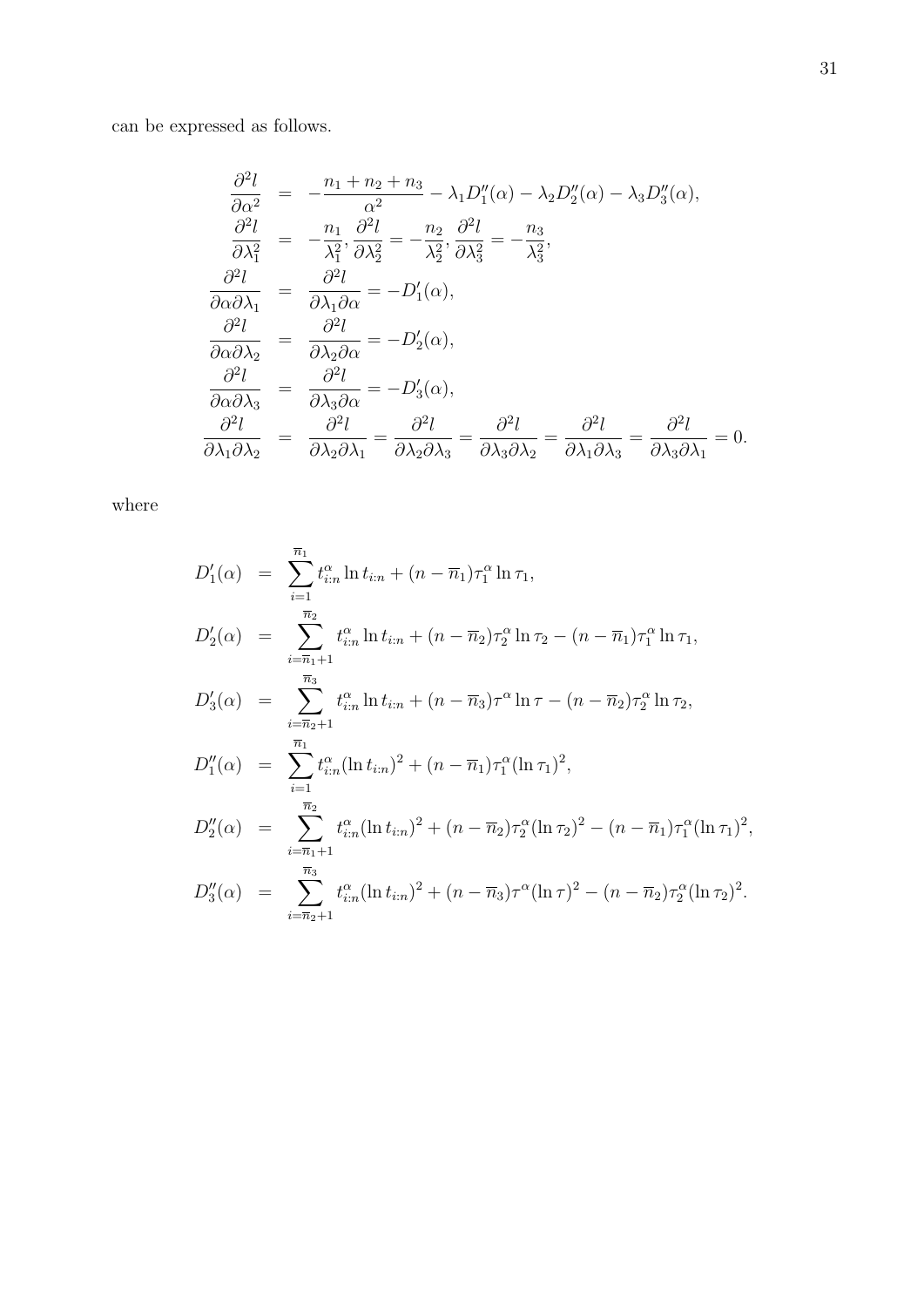# 7.5 Fish Data Set 1: Elements of Fisher Information Matrix

Let us denote  $l<sup>Data-1</sup> = \ln L<sup>Data-1</sup>(\alpha, \lambda_1^*, \lambda_3 | Data-I)$ . The elements of the Fisher information matrix  $\mathsf{r}$  $\overline{1}$ 

$$
I^{\text{Data-I}}(\alpha, \lambda_1^*, \lambda_3) = \begin{bmatrix} -\frac{\partial^2 l^{\text{Data-1}}}{\partial \alpha^2} & -\frac{\partial^2 l^{\text{Data-1}}}{\partial \alpha \partial \lambda_1^*} & -\frac{\partial^2 l^{\text{Data-1}}}{\partial \alpha \partial \lambda_3} \\ -\frac{\partial^2 l^{\text{Data-1}}}{\partial \lambda_1^* \partial \alpha} & -\frac{\partial^2 l^{\text{Data-1}}}{\partial \lambda_1^*^2} & -\frac{\partial^2 l^{\text{Data-1}}}{\partial \lambda_1^* \partial \lambda_3} \\ -\frac{\partial^2 l^{\text{Data-1}}}{\partial \lambda_3 \partial \alpha} & -\frac{\partial^2 l^{\text{Data-1}}}{\partial \lambda_3 \partial \lambda_1^*} & -\frac{\partial^2 l^{\text{Data-1}}}{\partial \lambda_3^2} \end{bmatrix}
$$

can be expressed as follows.

$$
\frac{\partial^2 l^{Data-1}}{\partial \alpha^2} = -\frac{n}{\alpha^2} - \lambda_1^* D_1^{*\prime\prime}(\alpha) - \lambda_3 D_3^{\prime\prime}(\alpha),
$$
  
\n
$$
\frac{\partial^2 l^{Data-1}}{\partial \lambda_1^{*2}} = -\frac{n_1^*}{\lambda_1^{*2}}, \frac{\partial^2 l^{Data-1}}{\partial \lambda_3^2} = -\frac{n_3}{\lambda_3^2},
$$
  
\n
$$
\frac{\partial^2 l^{Data-1}}{\partial \lambda_1^* \partial \alpha} = \frac{\partial^2 l^{Data-1}}{\partial \alpha \partial \lambda_1^*} = -D_1^{*\prime}(\alpha),
$$
  
\n
$$
\frac{\partial^2 l^{Data-1}}{\partial \lambda_3 \partial \alpha} = \frac{\partial^2 l^{Data-1}}{\partial \alpha \partial \lambda_3} = -D_3^{\prime}(\alpha),
$$
  
\n
$$
\frac{\partial^2 l^{Data-1}}{\partial \lambda_1^* \partial \lambda_3} = \frac{\partial^2 l^{Data-1}}{\partial \lambda_3 \partial \lambda_1^*} = 0.
$$

where

$$
D_1^*(\alpha) = \sum_{i=1}^{n_1^*} t_{i:n}^{\alpha} + (n - n_1^*)\tau_2^{\alpha},
$$
  
\n
$$
D_3(\alpha) = \sum_{i=n_1^*+1}^{n_1^*+n_3} t_{i:n}^{\alpha} + (n - n_1^* - n_3)\tau^{\alpha} - (n - n_1^*)\tau_2^{\alpha},
$$
  
\n
$$
D_1^{*'}(\alpha) = \sum_{i=1}^{n_1^*} t_{i:n}^{\alpha} \ln t_{i:n} + (n - n_1^*)\tau_2^{\alpha} \ln \tau_2,
$$
  
\n
$$
D_3'(\alpha) = \sum_{i=n_1^*+1}^{n_1^*+n_3} t_{i:n}^{\alpha} \ln t_{i:n} + (n - n_1^* - n_3)\tau^{\alpha} \ln \tau - (n - n_1^*)\tau_2^{\alpha} \ln \tau_2,
$$
  
\n
$$
D_1^{*''}(\alpha) = \sum_{i=1}^{n_1^*} t_{i:n}^{\alpha} (\ln t_{i:n})^2 + (n - n_1^*)\tau_2^{\alpha} (\ln \tau_2)^2,
$$
  
\n
$$
D_3''(\alpha) = \sum_{i=n_1^*+1}^{n_1^*+n_3} t_{i:n}^{\alpha} (\ln t_{i:n})^2 + (n - n_1^* - n_3)\tau^{\alpha} (\ln \tau)^2 - (n - n_1^*)\tau_2^{\alpha} (\ln \tau_2)^2.
$$